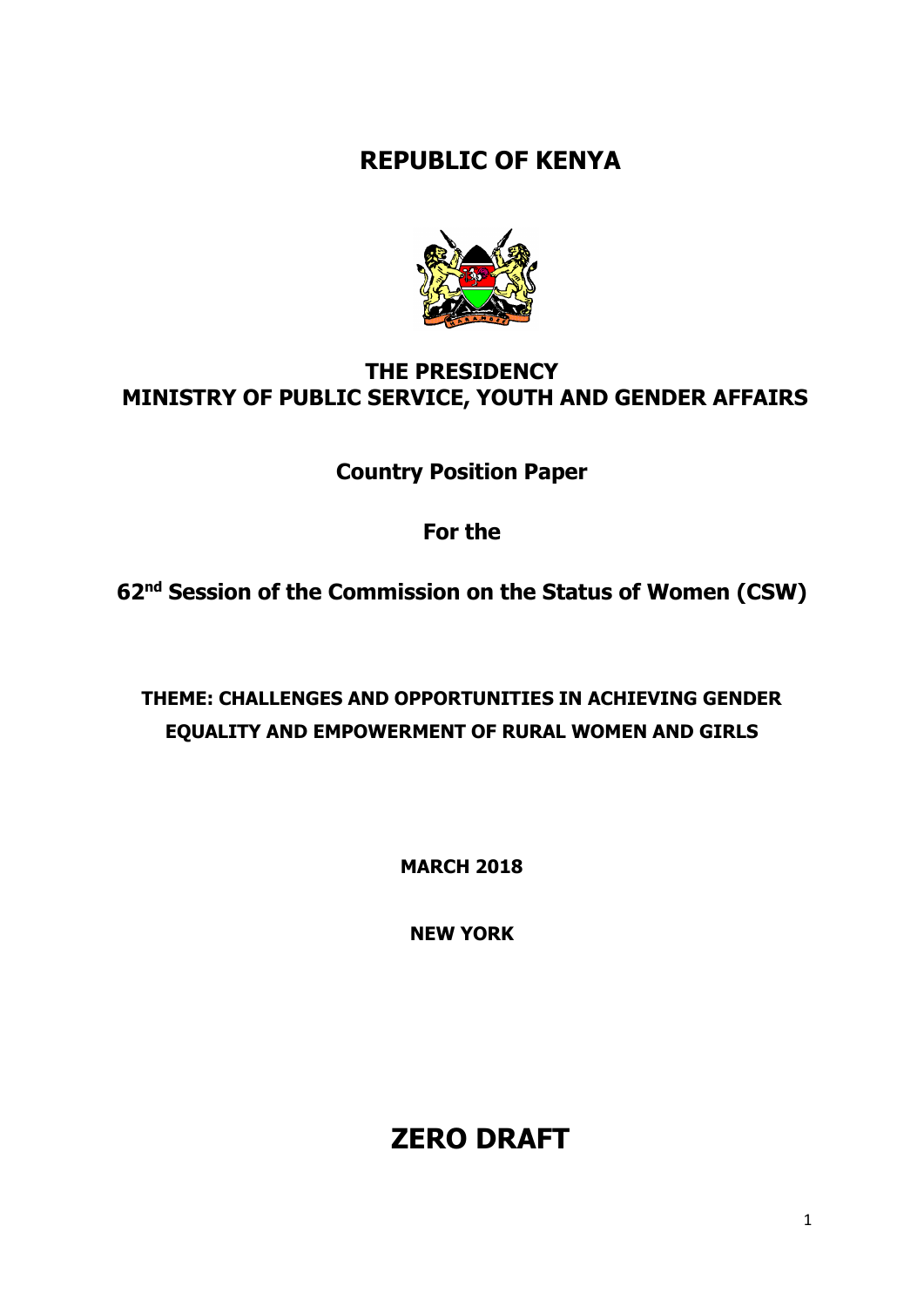# **ABBREVIATIONS/ACRONYMS**

| <b>AAC</b>    | <b>Area Advisory Councils</b>                                              |
|---------------|----------------------------------------------------------------------------|
| <b>ACRWC</b>  | African Charter on the Rights and Welfare of the Child                     |
| <b>AGPO</b>   | Access to Government Procurement Opportunities                             |
| <b>ASAL</b>   | Arid and Semi-Arid Land                                                    |
| <b>BOG</b>    | <b>Board of Governors</b>                                                  |
| <b>CAT</b>    | <b>Convention against Torture</b>                                          |
| <b>CDF</b>    | <b>Constituency Development Fund</b>                                       |
| <b>CEDAW</b>  | Convention on the Elimination of All Forms of Discrimination against Women |
| <b>CIC</b>    | Commission on the Implementation of the Constitution                       |
| <b>CPPMU</b>  | Central Project Planning and Monitoring Units                              |
| <b>CSO</b>    | Civil Society Organization                                                 |
| <b>ECDE</b>   | Early Childhood Development on Education                                   |
| <b>EMIS</b>   | <b>Education Management Information System</b>                             |
| <b>FDSE</b>   | Free Day Secondary Education                                               |
| <b>FGM</b>    | <b>Female Genital Mutilation</b>                                           |
| FIDA(K)       | Federation of Women Lawyers - Kenya                                        |
| <b>FPE</b>    | Free Primary Education                                                     |
| <b>GBV</b>    | <b>Gender Based Violence</b>                                               |
| <b>GDP</b>    | <b>Gross Domestic Product</b>                                              |
| <b>GER</b>    | <b>Gross Enrolment Rate</b>                                                |
| <b>ICCPR</b>  | International Covenant on Civil and Political Rights                       |
| <b>ICESCR</b> | International Covenant on Economic, Social and Cultural Rights             |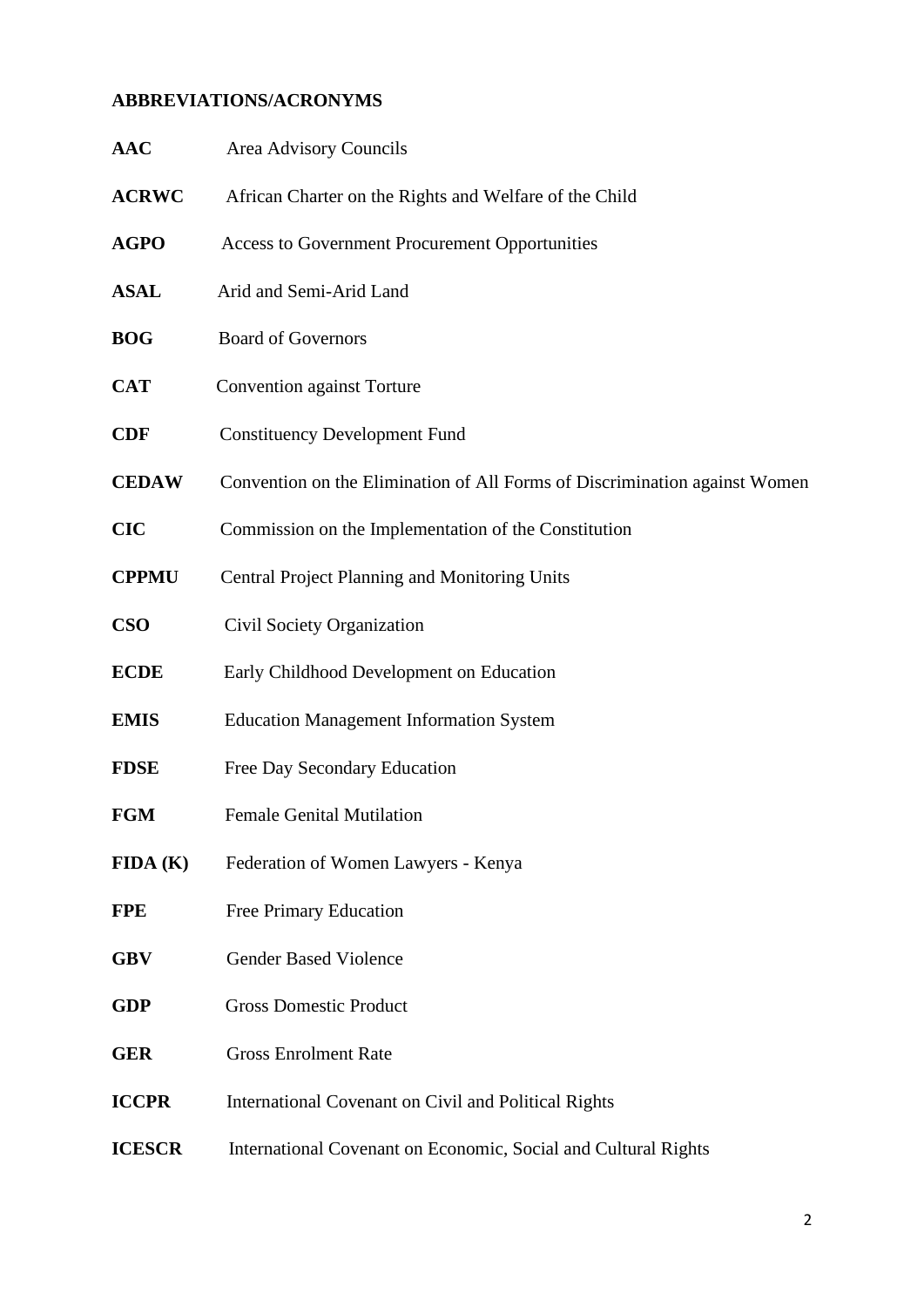| <b>ICERD</b>  | International Convention on the Elimination of All Forms of Racial |
|---------------|--------------------------------------------------------------------|
|               | Discrimination                                                     |
| <b>ICT</b>    | Information and Communication Technology                           |
| <b>IEC</b>    | Information Education and Communication                            |
| <b>KEWOPA</b> | Kenya Women Parliamentary Associations                             |
| <b>KCPE</b>   | Kenya Certificate of Primary Education                             |
| <b>KDHS</b>   | Kenya Demographic and health survey                                |
| <b>KWAP</b>   | Kenya Association of Women in Policing                             |
| <b>LATF</b>   | <b>Local Authority Transfer Fund</b>                               |
| <b>MDG</b>    | Millennium Development Goals                                       |
| <b>MP</b>     | <b>Member of Parliament</b>                                        |
| <b>MTP</b>    | Medium Term Plan                                                   |
| <b>NALEAP</b> | National Legal Aid and Awareness Programme                         |
| <b>NCCS</b>   | National Council for Children's Services                           |
| <b>NCP</b>    | National Children Policy                                           |
| <b>NER</b>    | <b>Net Enrolment Rate</b>                                          |
| <b>NGEC</b>   | National Gender and Equality Commission                            |
| <b>NGO</b>    | Non-Government organizations                                       |
| <b>PMTCT</b>  | Prevention of Mother to Child Transmission                         |
| <b>PTA</b>    | <b>Parents Teachers Association</b>                                |
| <b>PWD</b>    | Persons with Disabilities                                          |
| <b>SACCO</b>  | Savings and Credit Co-operatives                                   |
| <b>SGBV</b>   | <b>Sexual Gender Based Violence</b>                                |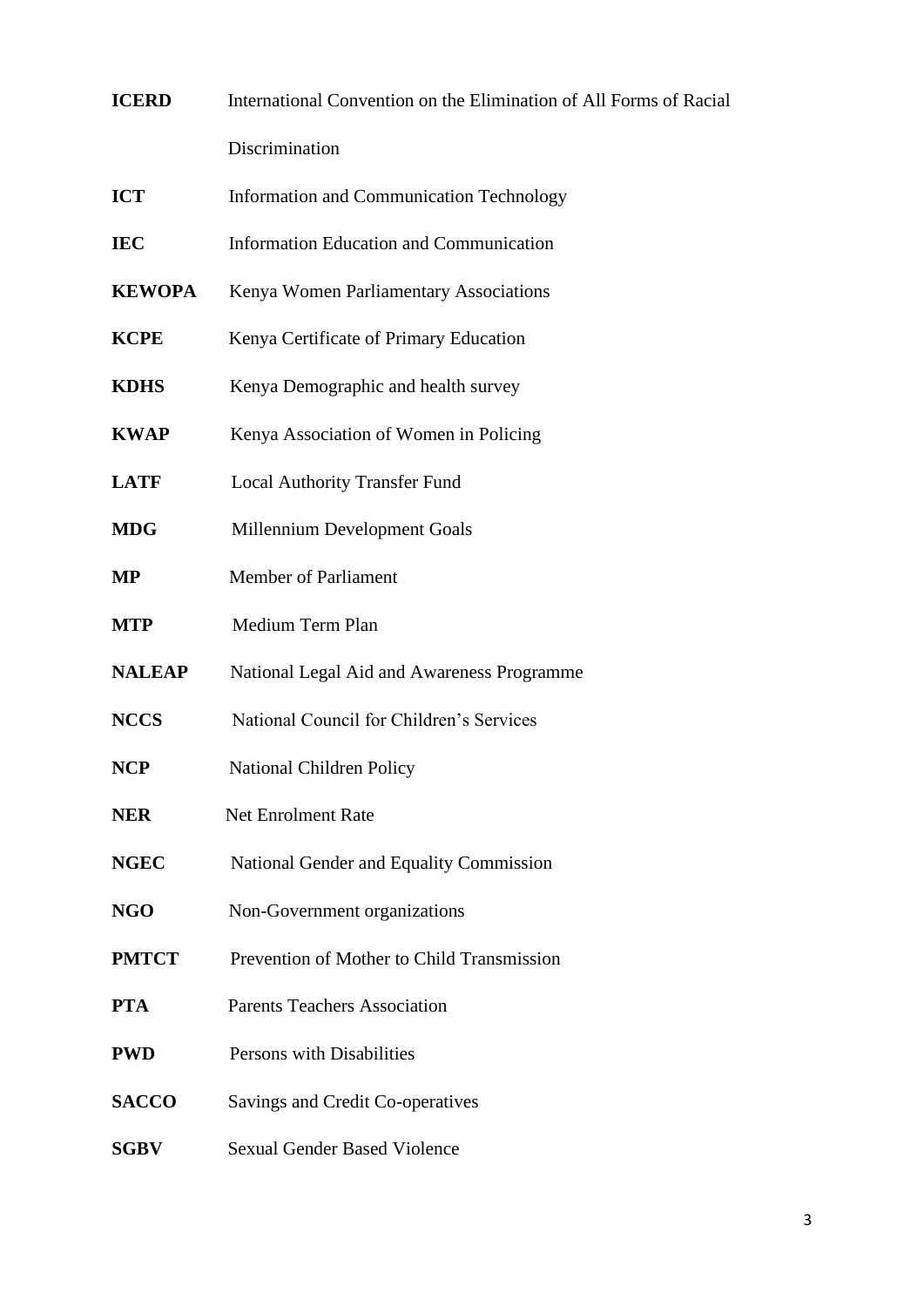| <b>SMT</b>    | Science, Mathematics and Technology                             |
|---------------|-----------------------------------------------------------------|
| <b>SOA</b>    | <b>Sexual Offence Act</b>                                       |
| <b>SOP</b>    | <b>Standard Operating Procedures</b>                            |
| <b>STI</b>    | <b>Sexually Transmitted Infection</b>                           |
| <b>VAW</b>    | Violence against Women                                          |
| <b>TIVET</b>  | Technical, Industrial, Vocational and Entrepreneurship Training |
| <b>UN</b>     | <b>United Nations</b>                                           |
| <b>UNCRC</b>  | United Nations Convention of the Rights of Children             |
| <b>UNICEF</b> | United Nations Children's Fund                                  |
| <b>UNSCR</b>  | <b>United Nations Security Council Resolution</b>               |
| <b>WEF</b>    | Women Enterprise Fund                                           |
| <b>YEDF</b>   | Youth Enterprise Development Fund                               |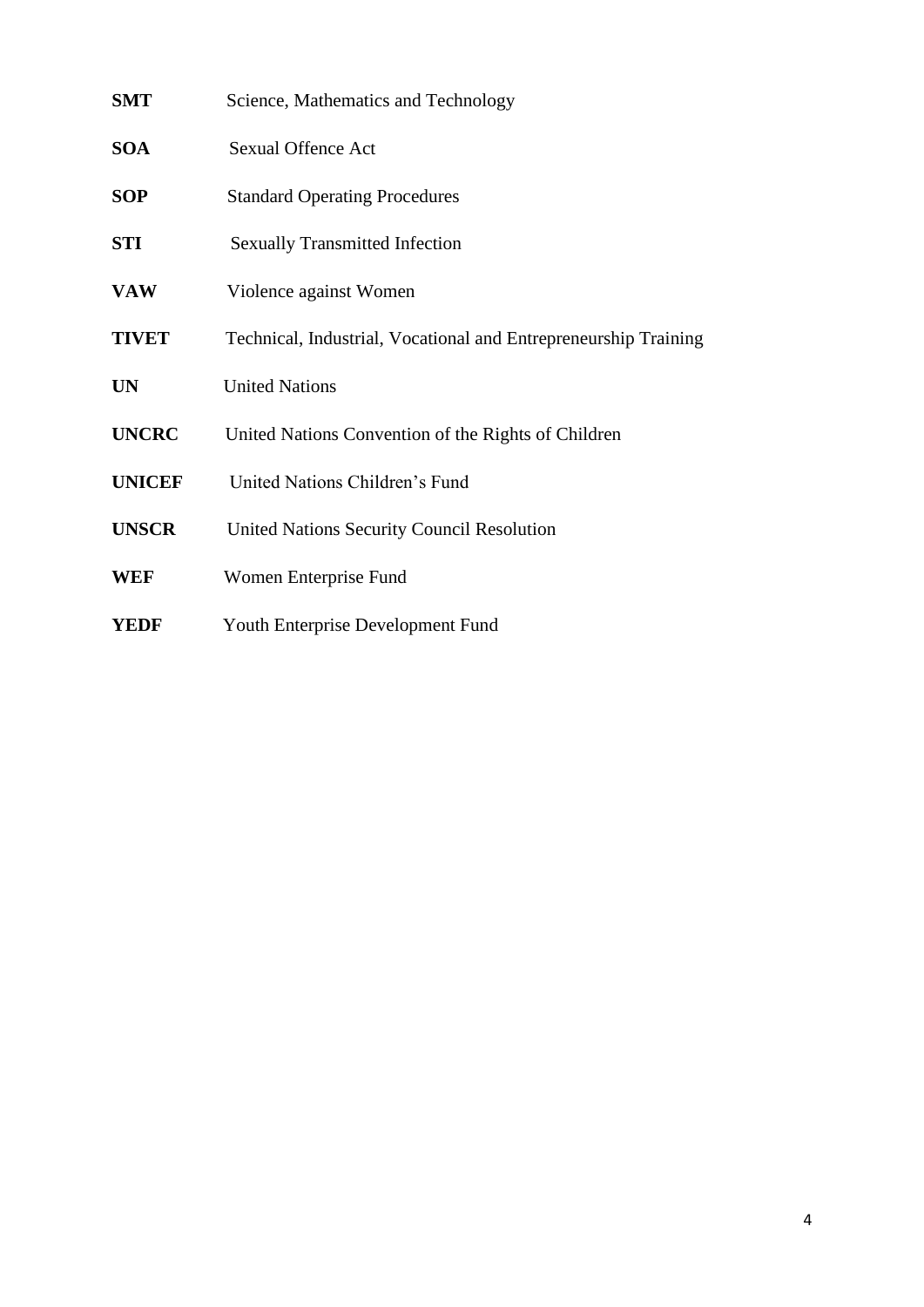#### **1.0 Introduction**

#### **1.1 Background**

The 62<sup>nd</sup> session of the Commission on the Status of Women (CSW), that takes place from12<sup>th</sup> – 23<sup>th</sup> March, 2018. The session will focus on the priority theme "**Challenges and opportunities in Achieving Gender Equality and Empowerment of Rural Women and**  Girls. The Agreed Conclusions of the 47<sup>th</sup> Session on Participation in, and access of **women to the media, and information and communication technologies and their impact and use as an instrument for the advancement of and empowerment of women** will also be reviewed at the CSW 62. Kenya's position paper is therefore informed by the priority theme of the  $62<sup>nd</sup>$  CSW and the review theme of the 47<sup>th</sup> Session.

The report is also anchored on various global and regional frameworks that address empowerment of rural women and girls. These include: the 1995 Beijing Declaration and Platform for Action that was recognized for establishing a framework to accelerate efforts to addressing the needs and concerns of rural women and girls across the 12 critical areas of concern. On women in the economy, the Platform calls attention to the need to promote and facilitate women's economic rights and independence, and to the key linkages between women's economic empowerment and their voice, agency, and decision making in the private and public spheres. It highlights the need for policies, strategies and investments to improve the situation of rural women producers, increase their incomes and provide household food security. Measures include facilitating rural women's equal access to resources, employment and training, markets, trade and information and technology; and strengthening their commercial networks and business services. The 20-year review of its implementation in 2015 also brought renewed attention to the situation of rural women and girls, and to the need to accelerate the closing of gender gaps therein.

The Convention on the Elimination of All Forms of Discrimination against Women (CEDAW) that Kenya ratified in 194 remains the only international human rights treaty with a specific article (Article 14), dedicated to the situation of rural women. It calls on State Parties to take all appropriate measures to eliminate discrimination against rural women in a number of areas. Its General Recommendation 34 on the rights of rural women emphasizes their rights to land and natural resources, and explicitly recommends that States uphold rural women's rights to, inter alia, social protection, food, health, education, employment, housing,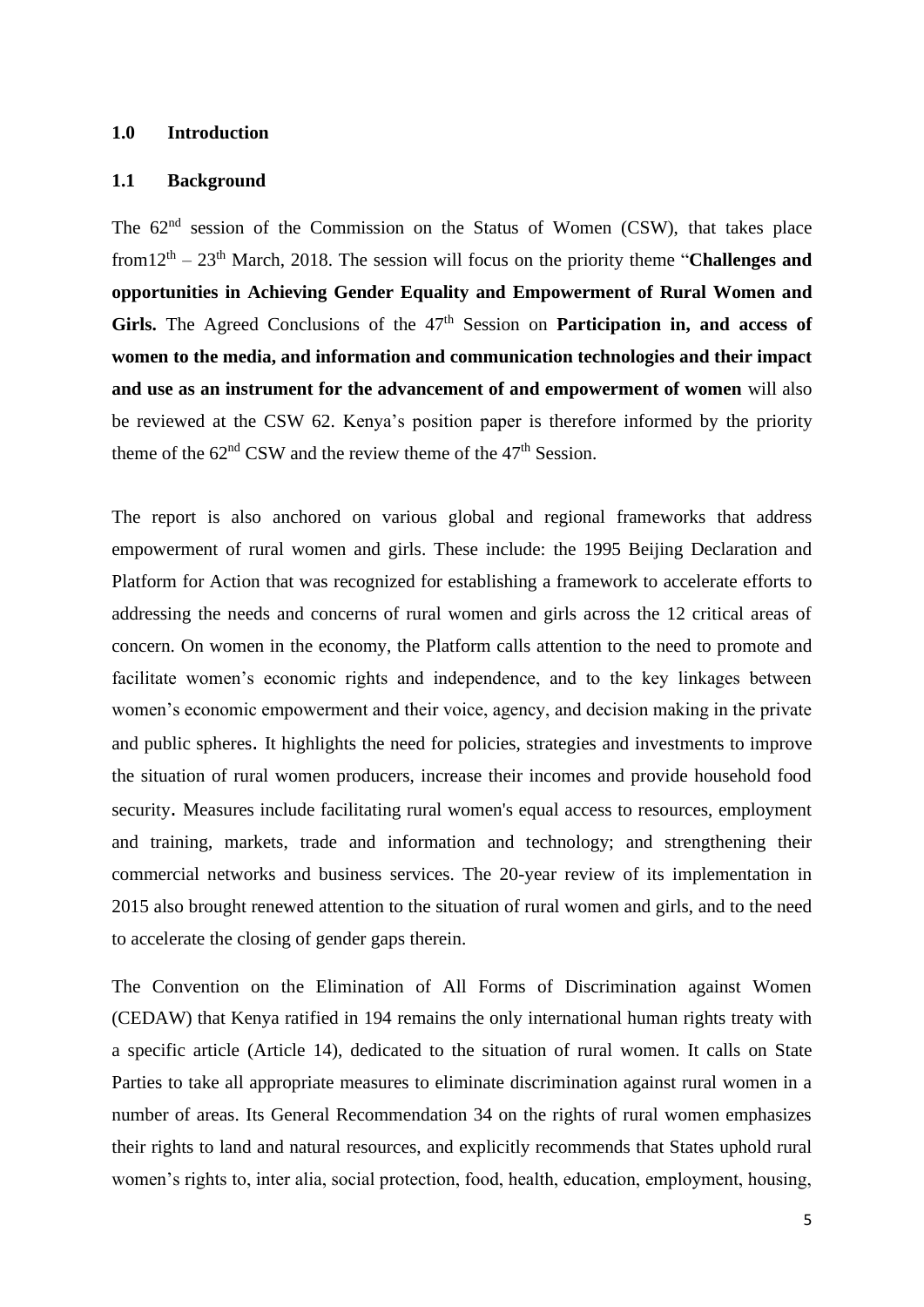water, sanitation, energy and participation, as well as sexual and reproductive health and rights. These rights and others critical for rural women and girls are enshrined in the Universal Declaration on Human Rights, the International Covenant on Economic, Social and Cultural Rights, the International Covenant on Civil and Political Rights, among others.

With the expiry of the Millennium Development Goals in 2015, the adoption of the 2030 Agenda for Sustainable Development presents Kenya with yet another opportunity to address gender inequality and accelerate the empowerment of all women and girls by ensuring that no one is left behind. More importantly the 2030 Agenda for Sustainable Development recognizes the crucial importance of gender equality and the empowerment of all women and girls in Sustainable Development Goal (SDG) 5. In view of the urgency of leaving no one behind, the Agenda represents a comprehensive and transformative framework that clearly links the gender equality and empowerment of rural women and girls to other goals and targets, inter alia, ending poverty in all its forms (SDG 1), eradicating hunger, achieving food security and improving nutrition and promoting sustainable agriculture (SDG 2), achieving full and productive employment and decent work for all (SDG 8), and taking action to combat climate change (SDG 13).

#### **1.2 Overview of rural women and girls**

Women are the backbone of the development of rural and national economies. They comprise 43% of the world's agricultural labor force, which rises to 70% in some countries. In Africa, 80% of the agricultural production comes from small farmers, who are mostly rural women. Thus women comprise the largest percentage of the workforce in the agricultural sector. In Kenya rural women constitute almost 65% of the women population..

Despite their contributions to rural development in both developing and developed countries, rural women and girls' rights and priorities remain insufficiently realized in the implementation of legal frameworks, development policies and investment strategies at all levels. Rural women are under-represented in local and national institutions and governance mechanisms, and tend to have less decision-making power in the household and in society more broadly. Rural women and girls continue to face challenges in carrying out their multiple productive and reproductive roles within their families and communities; much of their labour remains unpaid and unrecognized, including their disproportionate share of unpaid care and domestic work, upon which their households and local economies depend. At the same time, new opportunities have emerged for rural women's economic empowerment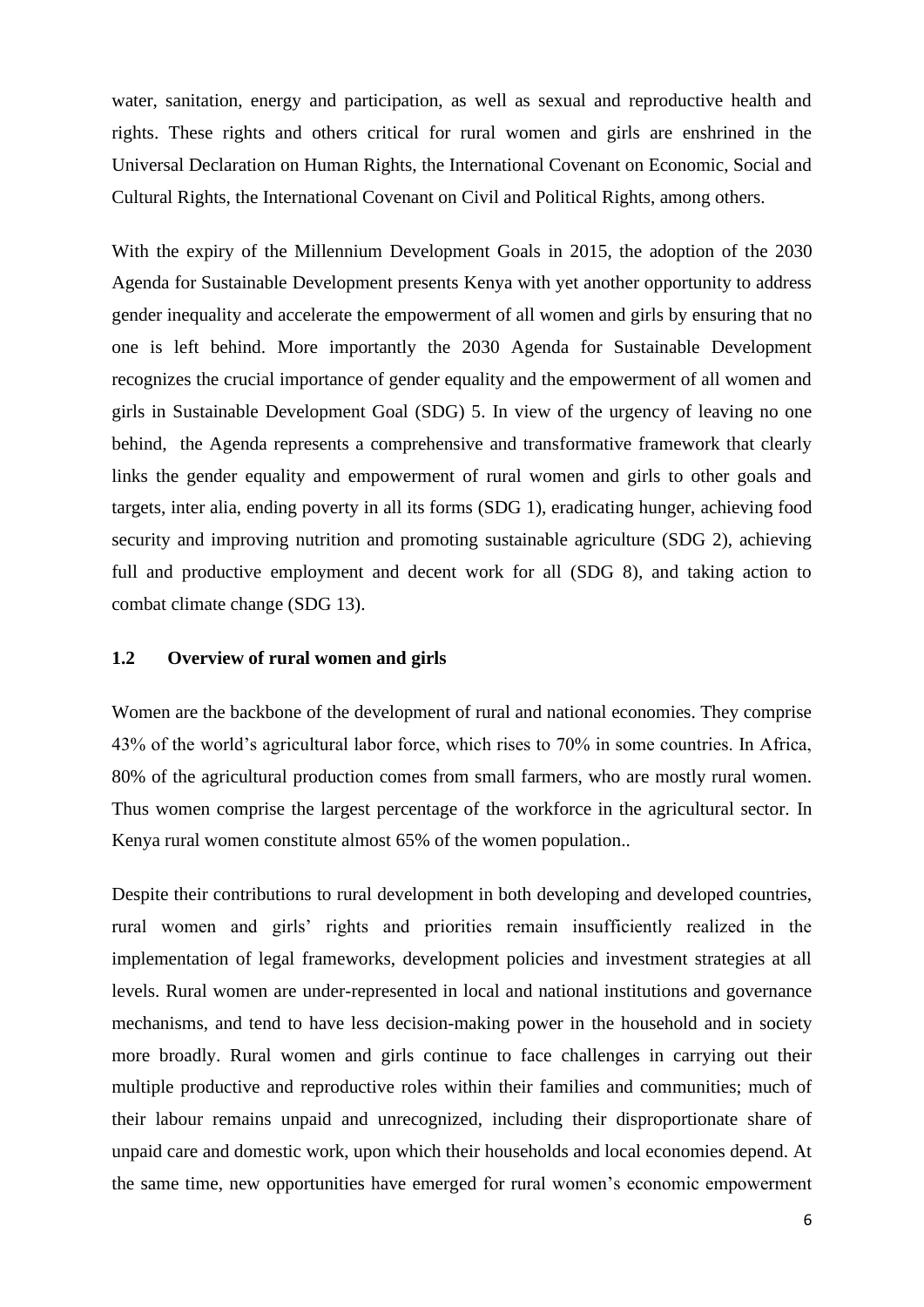and income generation, including through agrifood value chains, and for their political empowerment through collective action and social movements.

#### **2.0 Kenya's position**

The Government recognizes that sustainable development can only be achieved when deliberate measures are taken towards the **inclusion and empowerment of women and girls including those living in the rural areas.** Specific advances in various spheres of development have been witnessed on different fronts in Kenya. Notably, various legislation and policies have provided an enabling environment for the empowerment of rural women and girls. Key among these includes enactment of the Constitution of Kenya 2010 marked as a milestone for women's empowerment and gender equality and human rights in Kenya as well as introduction of programmes that are progressively changing the socio-economic and political landscape of women. Despite this, rural women are still compounded with various challenges. These include culture and systematic barriers that have left women vulnerable, insecure land tenure, as well as comprehensive inclusion of rural women voices in governance and politics across the country.

# **2.1 Enabling policy and legal environment for the empowerment of rural women and girls**

Kenya's Constitution recognizes the aspirations of all Kenyans to equality among other values. The National values and principles of governance include principles of equality, equity, non-discrimination and protection of the marginalized. The Constitution also guarantees equal rights of women and men, equal treatment and equal opportunities in political, economic, cultural and social spheres. It further recognizes economic and social rights including the right to property, housing, a clean environment, health and education among others.

Additionally the Constitution requires state organs and public officers to take measures, including affirmative action to address past systemic discrimination suffered by vulnerable groups including women and girls.

Kenya has also enacted legislation and formulated policies that are central to the empowerment of rural women and girls. Among the key legislative and policy measures include the adoption of the National Land Policy which recognizes women's rights to own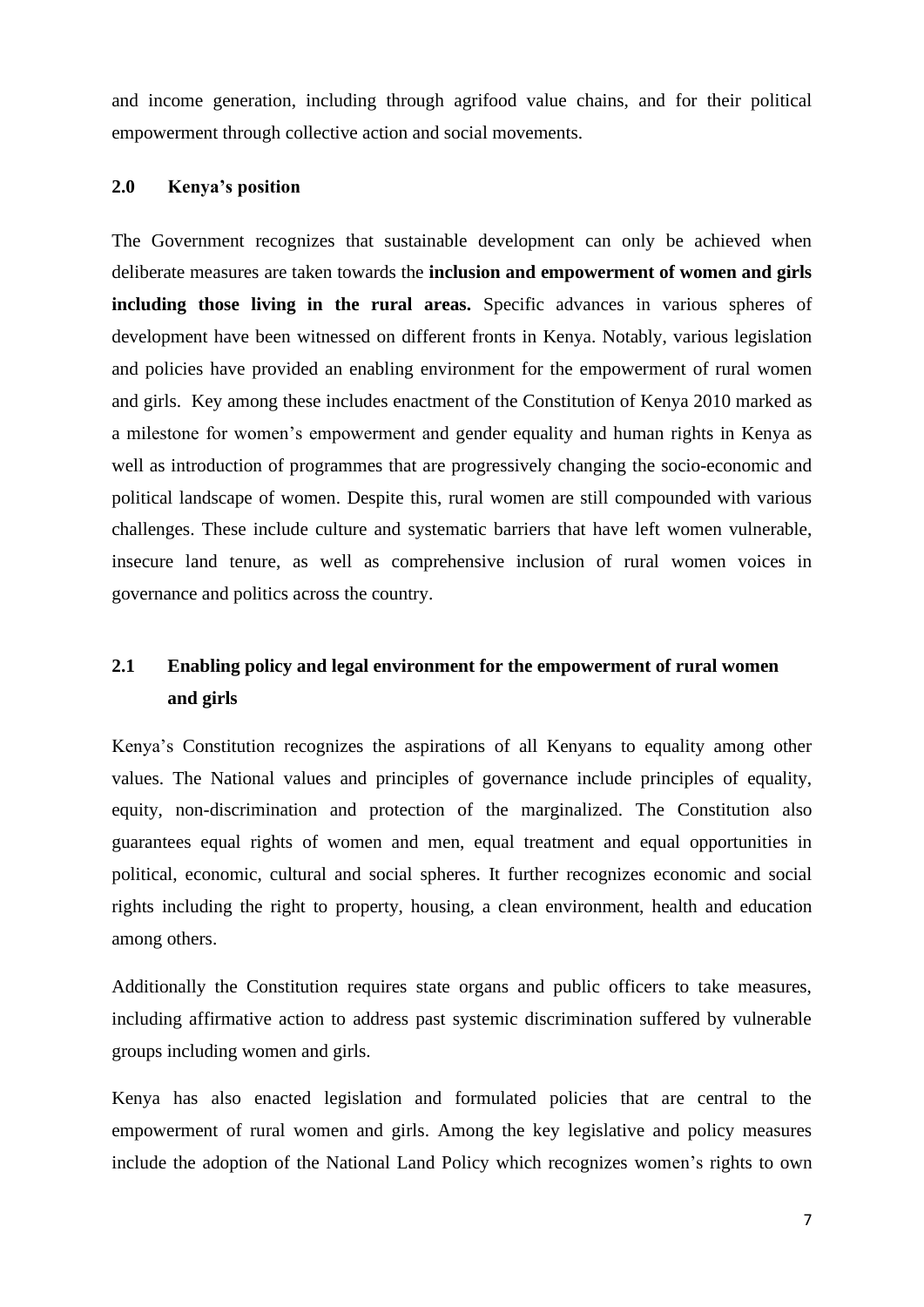property as well as the Matrimonial Property Act, 2013 and the Marriage Act 2014. In particular the Matrimonial Property Act, 2013 safeguards women's property rights during and upon dissolution of the marriage**.** Other legislation that include The Counter-Trafficking in Persons Act 2010, the Prohibition of Female Genital Mutilation (FGM) Act 2011 and the Sexual Offences Act 2006 outlaw specific forms of violence against women.

Kenya is also reviewing the Law of Succession in order to ensure that women's property rights including land rights are safeguarded. The Law of Succession consolidates laws relating to intestate, and testamentary succession and the administration of estates of deceased persons. The review seeks to address pertinent issues of women that particularly afflict widow as relates to family, equality and matrimonial property)

# **2.2 Measures taken to facilitate rural women's equal access to resources, empoyment and training, markets, trade and information, technology, strehgthening their commercial net works and business services**

The journey towards poverty eradication and economic eopwerment of women has progressed postively through a number of measures that include the following

- Kenya has been the first country in Africa to legilslate a public procurement policy that is focussed on women doing business with government and to dedicate other public funds to empower women to build enterprises.
- Kenya has also legilsated and implemented through affirmative action, a special category for women to setup businesses that will trade with Government. This has opened up the space throughout the entire country for women to do buisness directly with government.
- The setup of a dedicated ministry to deal with Women Affairs and other agencies coupled with positive political good is supporting empowerment of women and girls across the country. This has been instrumental in the mobilization and facilitation of access to markets for women Enterprises within and outside the country through Expos and Trade Fairs
- Strong collaborative partnerships between the Government and other stakeholders have facilitated greater outreach and servies to rural women all over the country.
- The affirmative action geared to increase political participation for women through the legilsated 2/3 gender rule for parliament has resulted in the highest number of women taking up Political positions in Kenyan History. The Legislation of Gender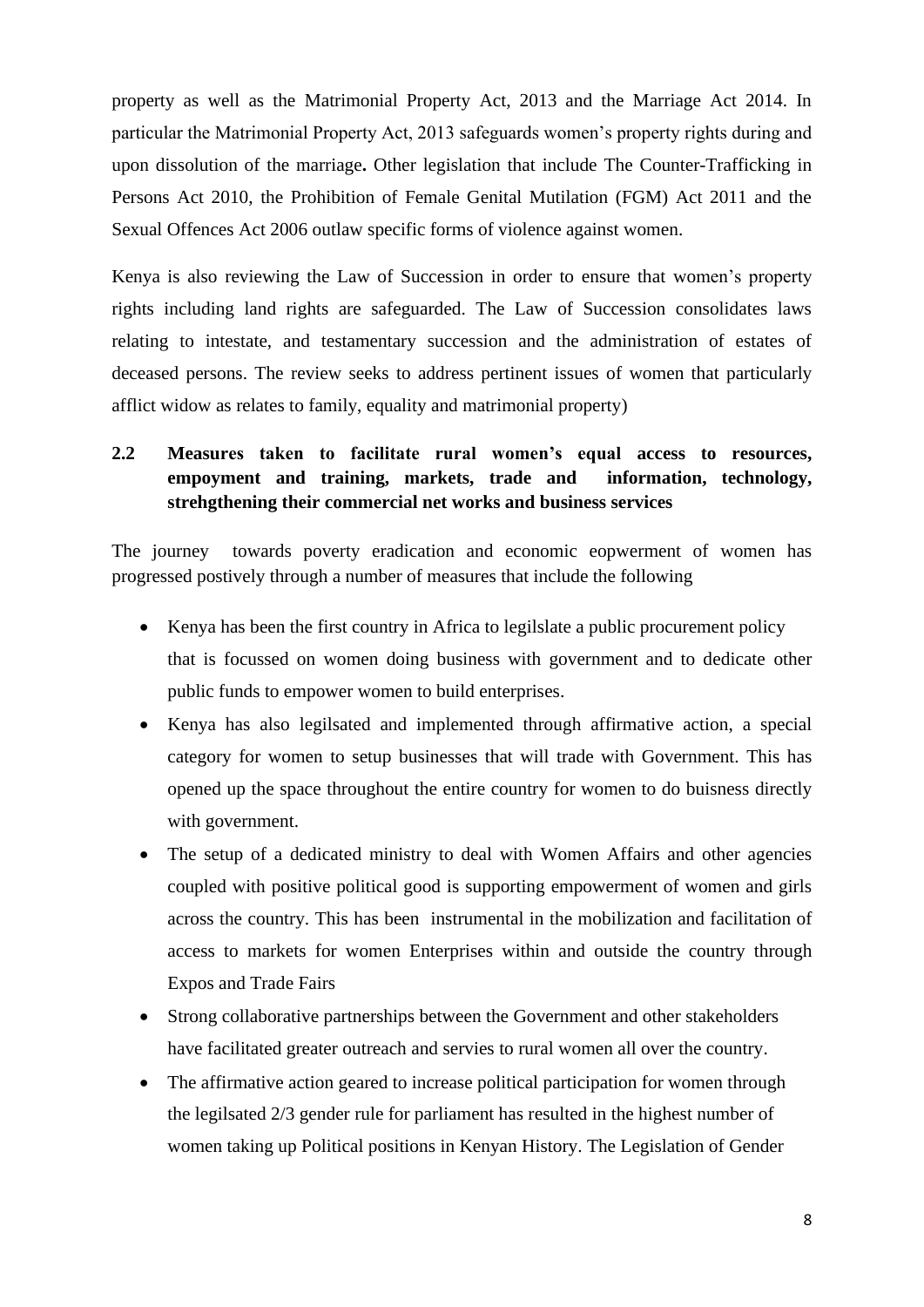Based Violence Policy and Designation of specific Police Stations to handle gender based violence cases.

#### **2.2.1 Economic Empwerment intiatives: Best practices**

Under the women economic programmes, various initiatives undertaken in different parts of the country are empowering women. Examples include groups of women that are utilizing local resources to produce household items such as mats and selling them locally and showcasing the products in trade fairs and agricultural exhibition. Othes are engaged in Processing edible cooking oil from sunflower seeds and providing readily available pure cooking oil to the local markets and created employment to youth and women. A number of women groups from the rural areas have also been supported by the government in their honey processing enterprises. They are producing clear natural honey and supplying the same to the local markets while others are engaged in vegetables processing and production of soap for the local markets.

Other rural enterprises include bottling of clean drinking water from streams, horticultural farming for export, without depending on rain fed agriculture. In view of the above, farmers have adopted innovative ways to increase their household incomes and food security. Some of the technology include pioneering this innovativeness to increase production by introducing the technology that involve dry land farming. The technology saves water by 50%, saves labour by 60%, increases production by 50%. By use of a combination of mulching paper and drip irrigation, this technology that has been done in Israel Asia, and Europe, has been widely adopted by large scale farmers in Kenya especially rural women,

In moving forward, the Government will focus on the a number of opportunities to build on the gains and to scale up and initiate new efforts that will accelerate achievement of gender equality across the divide as follows:

- Gender Inclusion to enrrich the perpectives by bringing in the needs for women into decsion making in all spheres of influence by ensuring that rural women's voices are added into the equation of decision making and policy formulation.
- Increasing more women in leadership across all sectors to bring in diversity. This will be one of the largest wins for women's social economic empowerment as women are key drivers and consumers of the economy.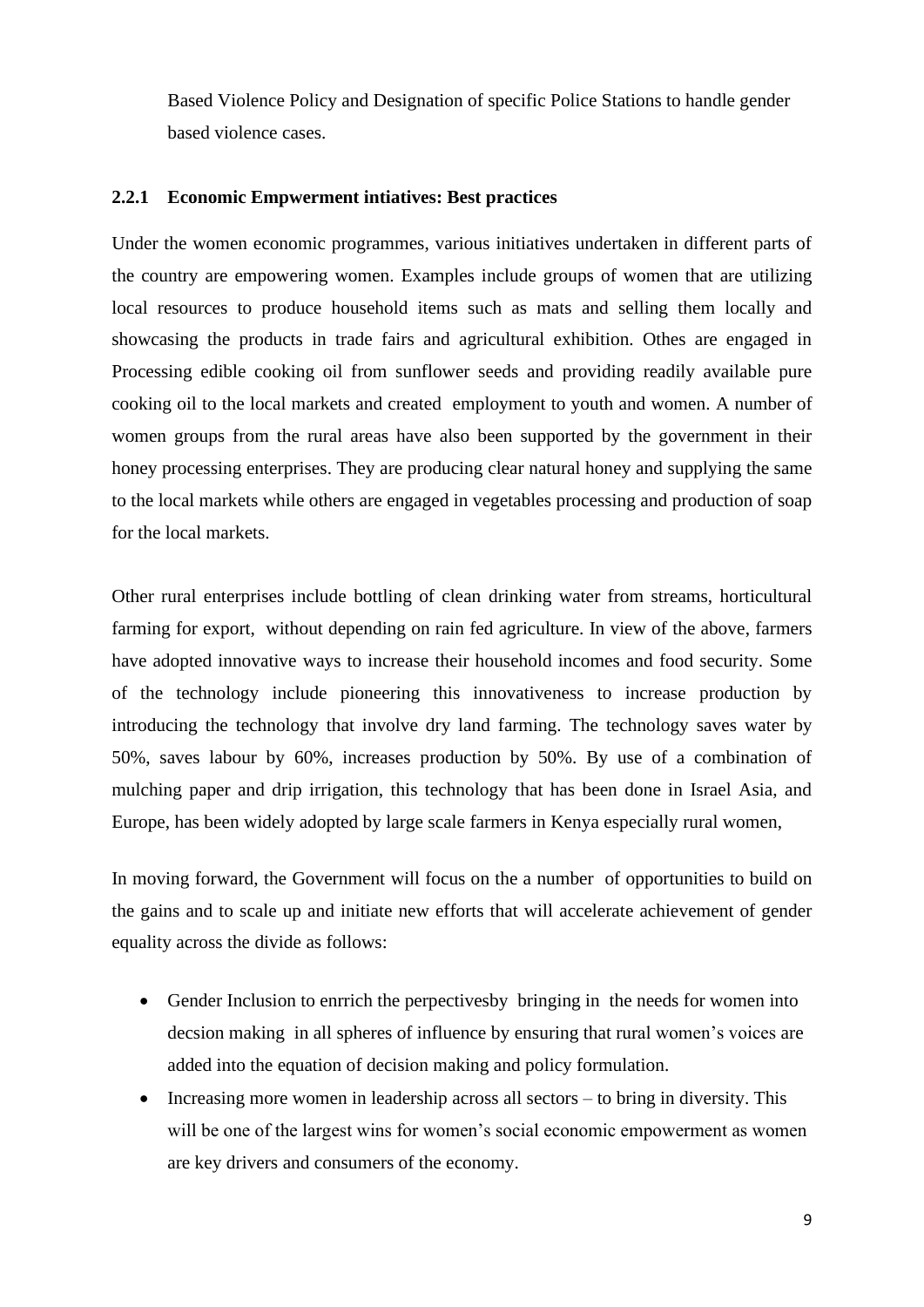- Increasing access to information for women across the country. Information that is contextualized according to the needs of the various regions by identifying a model that is scalable across all counties .
- Increasing markets for women enterprises across the country by expanding on sustainable agriculture for food security and ensuring access to market and fair trade across the entire value chain.
- Enhance access to finance through improved processes and increased efficiencies in deploying funds.
- Use of Digital Platforms and technology to scale impacts, increase participation, access new markets for farm produce and products /services and most importantly access to information that will in turn
	- o Empower women with new skills
	- o Extend their markets
- Legilsate olicies that will adopt apprenticeship for women who have developed technical skills in non traditional sectors such as construction, extractive industries, maritime, manufcaturing among others. This will be pursued through Government and Private partnership to provide employment opportunities for women in these sectors as the potential for women's economic empowerment and economic growth for the country are immense in identified regions..

# **2.2.2 Employment, Training and Access to Resources**

# **i) Existing Legislative Framework and Policies**

- **Kenya constitution (2010)** Article 27 states women and men have the right to equal treatment, including the right to equal opportunities in political, economic, cultural and social spheres. Further as provided in Article 41 of the Constitution (Bill of Rights), every employee has a right to fair remuneration and to reasonable working conditions irrespective of the gender.
- **The employment Act (2007)** Section 5(i) states that an "employer shall promote equal opportunity in employment and strive to eliminate discrimination in any employment policy or practice". Further, the act outlaws sexual harassment at the place of work in section 6 (1). Employers are encouraged to develop policies that outlaw discrimination in employment in terms of recruitment, training and promotion.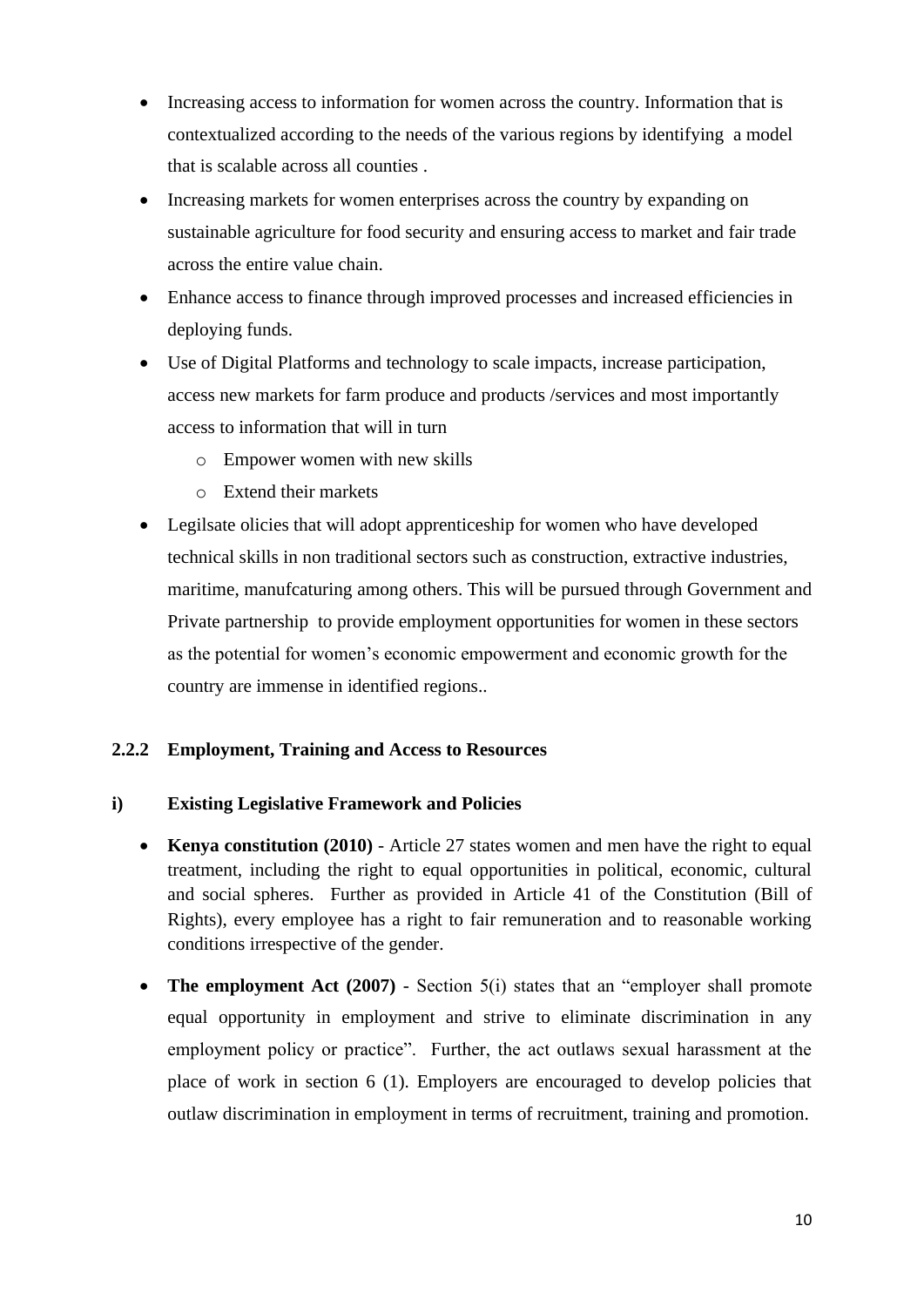- **National Employment Policy and Strategy for Kenya** The Policy aims at addressing the country's perennial challenge of unemployment, especially amongst the youth, proposes several key strategies aimed at accelerating employment creation within the country and enhance its sustainability...
- **The Children's Act/The National Children Policy-** According to the Children's Act, the State shall take all appropriate measures to ensure that the rights of the child are protected guided by the principles of non- discrimination, the best interests of the child, respect for the views of the child and the right to life, survival and development. A draft National Policy on Child Labour has been developed with an objective to protect children in Kenya from all forms of child labour, and promote their holistic development.
- **ii) Mechanisms that ensure equal remuneration for job of equal value for men and women**
- **Affirmative Action** Implementation of two third gender representation policy on appointments, employment and promotions in the public services
- **Integrated National Wages and Remuneration Policy -** The Government has initiated the process of developing an integrated National Wages and Remuneration Policy to provide framework and necessary guidance on wage levels, wage formation and adjustment mechanisms and other wage administration issues. This is in line with Article 41 of the Constitution (Bill of Rights) which provides that every employee has a right to fair remuneration and to reasonable working conditions irrespective of the gender.

#### **iii) Measures that regulate the informal economy on unfair labour practices**

• **Streamlining of Foreign Employment -** The State Department for Labour is streamlining foreign employment through regulating, vetting, licensing and registering the Private Employment Agencies as per the requirement of the Security Laws (Amendments) Act 2014. Three Labour Attaché Offices have been established in Qatar, Saudi Arabia and United Arabs Emirates (UAE), key labour destination countries for Kenyan Migrant Workers, whom a big segment include domestic workers. This is in an effort to ensure protection of Kenyan workers in these countries, regulation of working conditions and protection of their labour rights.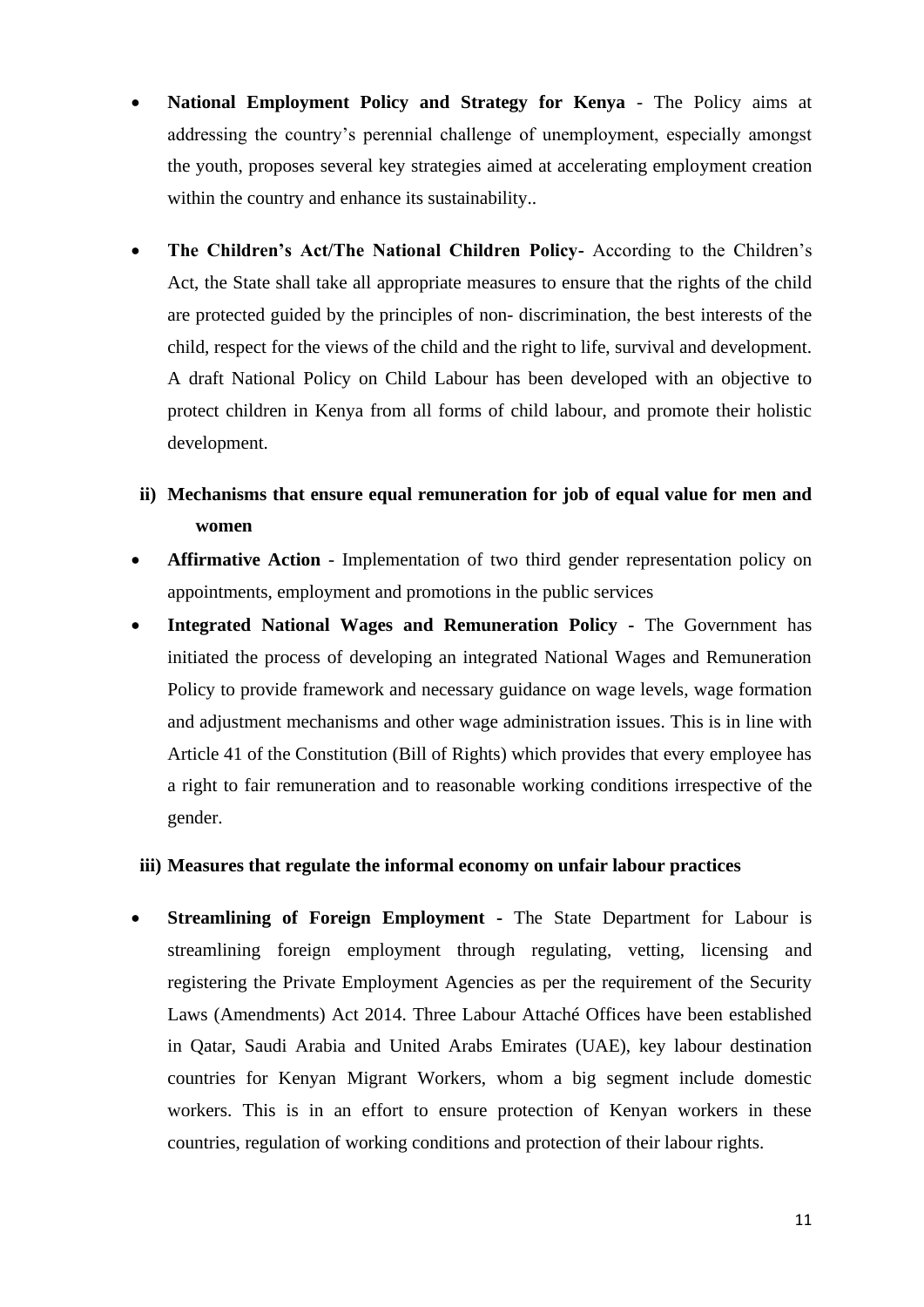- **Registration of Collective Bargain Agreements** The State Department for Labour is involved in analysis and registration of Collective Bargain Agreements
- **iv) Measures that promote skills, training and mentorship for rural women and girls**
- **The Kenya Youth Empowerment and Opportunities Project (KYEOP) -**. The Government in collaboration World Bank and other stakeholders is implementing Kenya Youth Empowerment and Opportunities Project (KYEOP) to address skills mismatches amongst young people. Through National Industrial and Training Authority, a total of 250,000 youth will be trained and imparted with employable skills within the next four years.
- **Development of Kenya Labour Market Information Systems (KLMIS) -** The Government has established the Kenya Labour Market Information System (KLMIS). The system is expected to facilitate storage, access, retrieval, and interrogation of data on various facets of the country's labour market. The System will facilitate interaction between jobseekers and potential employers through a web-based portal that will assist in matching skills to demand thus increasing access to labour market information and employment opportunities for Kenyan Youth. The System will be linked to the e-Citizen Government on-line services platform including putting up a desk in Huduma Centers (service centres) for publicizing and handling customers' inquiry.
- **Female Engineering Programme -** The Government through the National Industrial Training Authority (NITA) established Female Engineering Programme to sponsor qualified and needy female students from marginalized areas to study engineering course which are predominantly male dominated. Around 300 young female students have so far undergone training in various non-traditional sector courses such as Electrical Engineering (electronics, telecoms and computer), Mechanical Engineering (plant option and production), Land Survey, Civil Engineering, Agricultural and Chemical Engineering. The target marginalized areas include are; Mandera, Turkana, Lamu, Wijir, West Pokot, Kwale, Ijara, Tana River, Garissa, Isiolo, Marsabit, Samburu, Elgeyo-Marakweti, Suba, Kajiadio, Kilifi, Taita Taveta, Teso, Mt. Elgon, Kitui, Mwingi, Tharaka, Mbeere, Transmara, Makueni, Kuria and Marigat.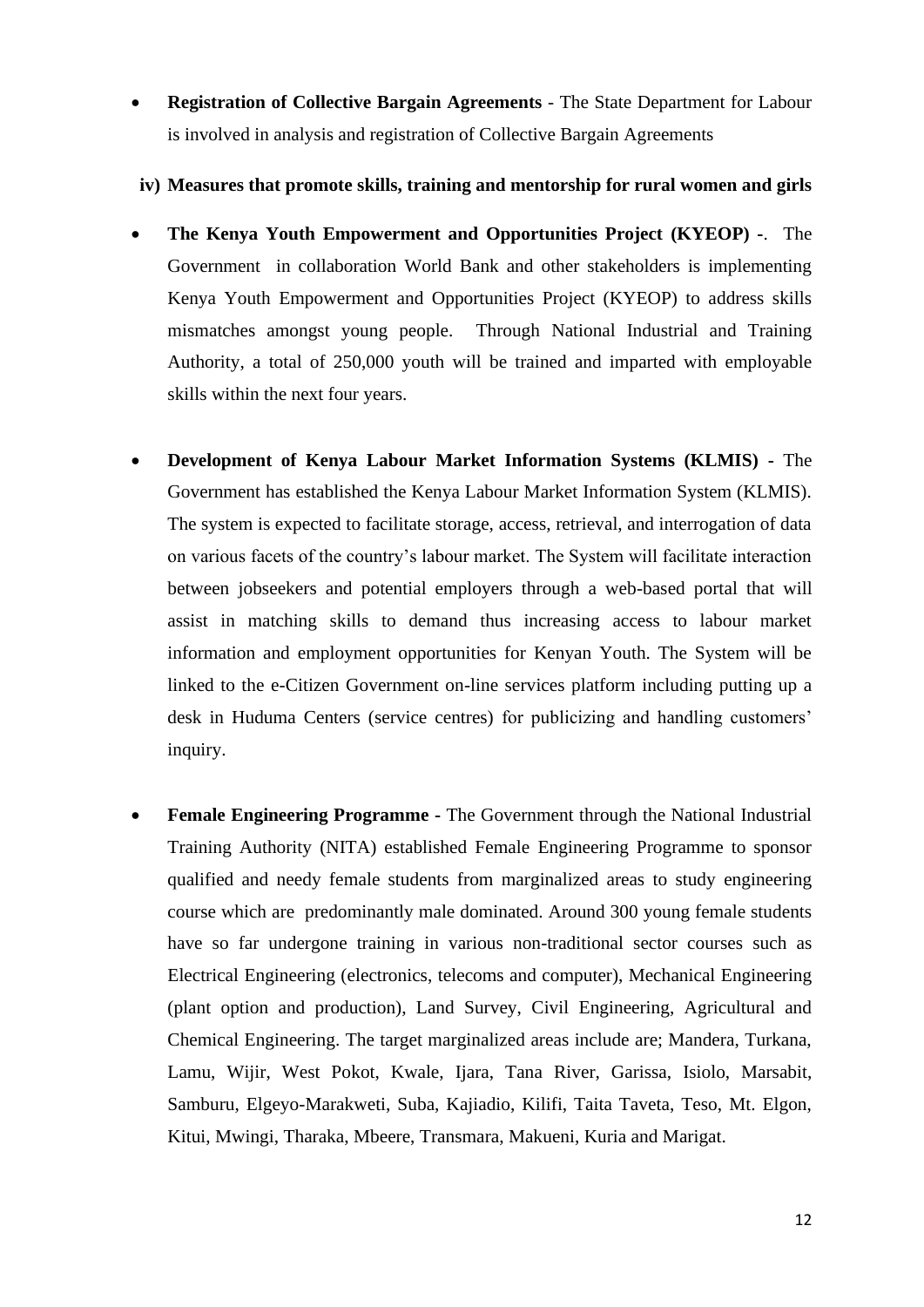# **1.5 Challenges faced by women in regard to access to employment, training and resources**

- Cultural Issues such perceived place of women to the society
- Lack of exposure to job preferences
- Education attainment biases to educate boys is still exists in some communities
- Gender pay gaps as a result of fewer women in male dominated careers and senior levels in management
- Discrepancies in implementation of Affirmative Action (two thirds gender rule)

#### **Interventions that t guarantee equal access to employment, training and resources**

- Implementation of two third gender representation policy on appointments, employment and promotions in the public services
- **National Safety Net Programme** The Ministry through State Department of Social Protection has unconditional Cash Transfer Programmes to cushion the vulnerable members of society to meet basic human needs and enable them live a dignified life. These include Hunger Safety Net Programme in four poorest and arid Counties (Turkana, Wajir, Mandera and Marsabit), Older Persons Cash Transfer and currently the Inua Jamii Cash Programme for the 70 and plus ages, Orphans and Vulnerable as well as the People with severe disabilities.

### **2.3 Governance**

The Constitution provides for inclusivity as the sovereign power lies in the people of the republic of Kenya .The exercising of this power has yielded progressive positive results for the Kenyan women especially the rural women who constitute 65% of the women population. This is indicated by a favourable legal and regulatory environment that has seen an improvement in participation and involvement in decision making in both elective and appointive postions at the national and county level of government. The Constitution has provided for creation of affirmative action elective seats that has seen the increase on the number of women in parliament and senate .

In the 2013 General Elections the number of women in parliament increased from 16 to 65 ,despite there being no women senator elected the senate had 18 norminated women senators and as a result of the Constitution the 98 women elected in the county assemblies were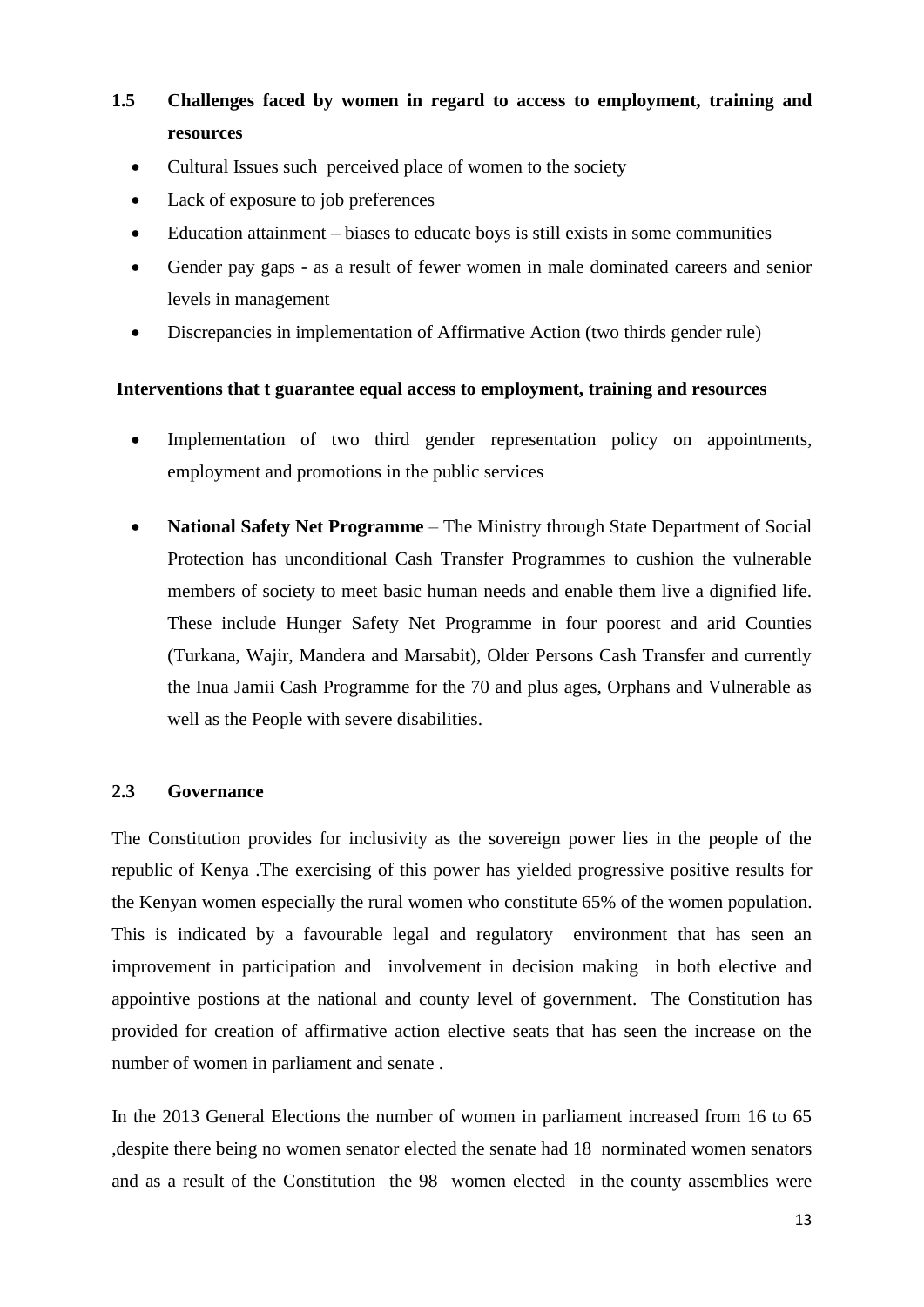increased to 760 due to the provision of the constitution not more that  $2/3^{rd}$  of elected should not be of the same gender , . A total of **517** County Executive Committee Members (CECMs) were appointed. Of these **179** were female, representing 34.6% of the total number members of the County Executive Committees. As of  $16<sup>th</sup>$  November 2017, 27 County Governments had appointed County Executive Committee members. The sector with the most number of female County Executive Committee members is the Education, Gender, Youth, Sports and Culture sector with followed by Health and Sanitation and Trade.

In the 2017 elections an improvement was also observed in the National Assembly and Senate with the number of elected women increasing from 16 to 23 and 0 to 3 in the National Assembly and Senate respectively. Historically three women were elected in the position of Governor. The number of women who participated in the competitive seats at nomination stages and the final poll was a great improvement from the previous elections .During party primaries 11 ,33,203,1330 women competed for party tickets for governor, senator, MP, and MCA positions respectively in what is often described as the toughest part of the electoral process as often 99% of those who obtain the coveted nomination translates to actual win at the polls. In the final poll the women who participated were 9,20,141,953 for the seats respectively. The outcome of the election is an indicator that access to the decision making is improving and this can be attributed to deliberate efforts being put in place across the structures of the society and inclusion of rural women as actors, civic education and public participation that present women as equally capable of leading.

It has been five (5) years, since Kenyans vote for the first ever a devolved system of Government in Kenya. The devolved system of government opened up avenues for decentralization of units of the National government in terms of resources and decision making opportunities to the counties. This brought about significant changes in county governance processes. Public participation is included in the national values and principles of governance in Article  $10(2)$ . One of the objects of devolution – Article 174(c) is to give powers of self-governance to the people and enhance the participation of the people in the exercise of the powers of the state and in making decisions affecting them.

However comprehensive inclusion of women voices in governance and politics remains a challenge in rural communities across Kenya. Poverty, culture and systematic barriers have left women vulnerable and not able to cope with many issues that confront her. However with increased public participation increased partnerships development partners capacity building of County Government officers on Gender Responsive Budgeting among other strategies have been employed to strengthen governance with rural women being involved as stakeholders. .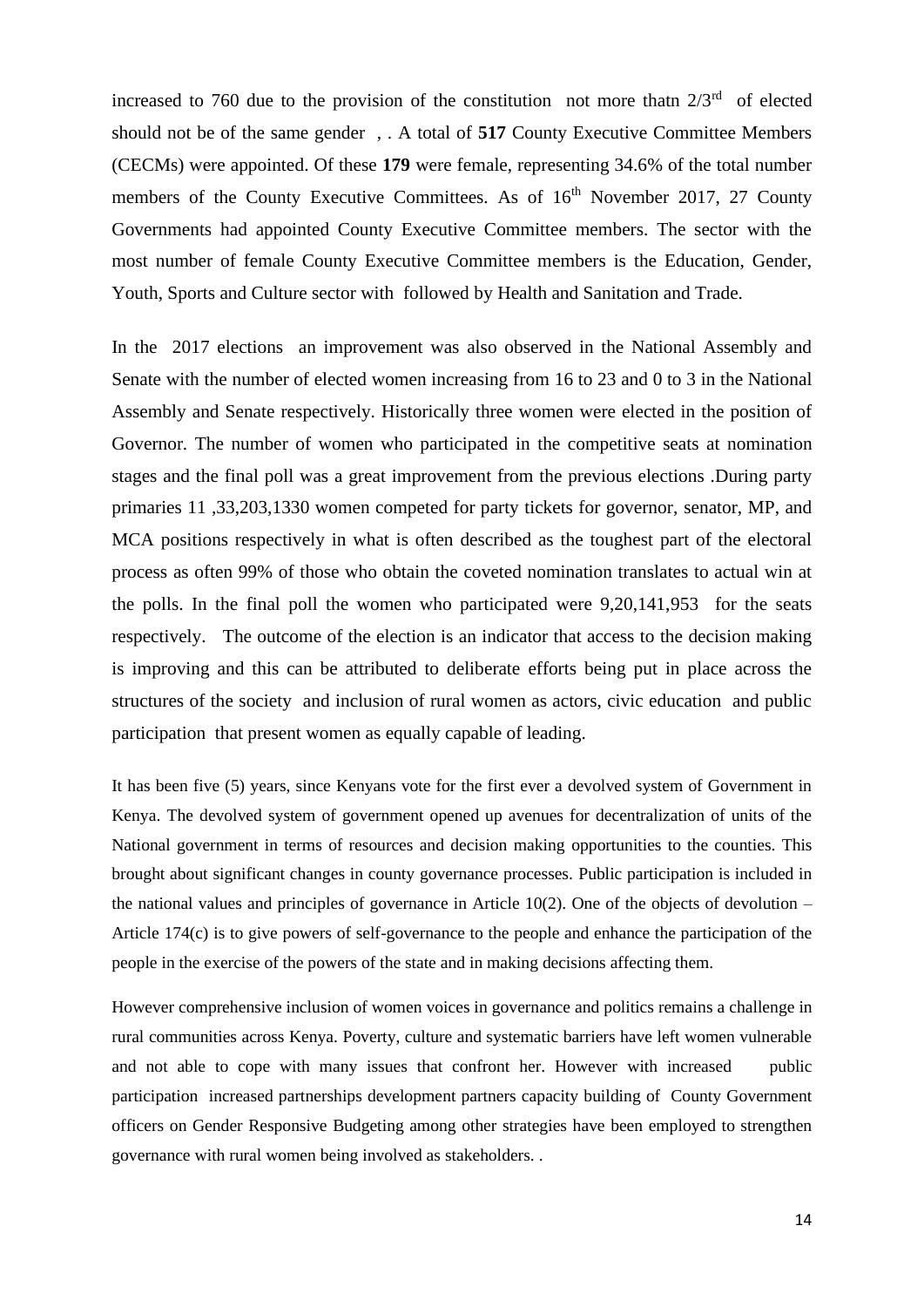Rural women have been instrumental in actually championing campaigns for popularizing women candidates led by the State Department of Gender Affairs, in partnership with the development partners and the civil society organisations. The increase in the number of women in elective politics recorded in 2017 has been attributed to acceptance of women as better leaders and reduction of gender based violence as a result of support from the rural communities.

In some counties, there is an increase in the number of rural women participating in public forums convened by the county government to discuss the County Integrated Development Plan (CIDP), county annual budgets and county sector plans. It is evident that with intensified civic education, rural women are able to articulate their issues and present recommendations for inclusion in county planning.

# **2.4 Participation in, and access of women to the media, and ICT for the advancement of and empowerment of women**

Kenya has the following strengths to achieve the advancment of the empowerment of women. Kenya is known to be the innovation hub of Africa. A position that boasts technological advancement and state of the art Innovative solutions that are changing the lives of millions of kenyans

The has various platforms to scale and optimize for the achievement of women's inclusion and empowerpent. These include the following:

- Mobile Platform to deliver financial inclusion, access to markets and to information
- Mobile Digital Platforms to provide public services such as Huduma "Service" Centers country wide and taking services closer to the rural women to increase participation
- To roll out product development centers to empower rural women with opportunities to tap into new sectors and build skills in a safe zone.
- Build IT skills for rural women to enable them connect wider with the global village and to communicate better for acquisition of new businesses

#### Women and Media

Enhance the women in media platform to align to the needs, participation and empowerment of the rural women by: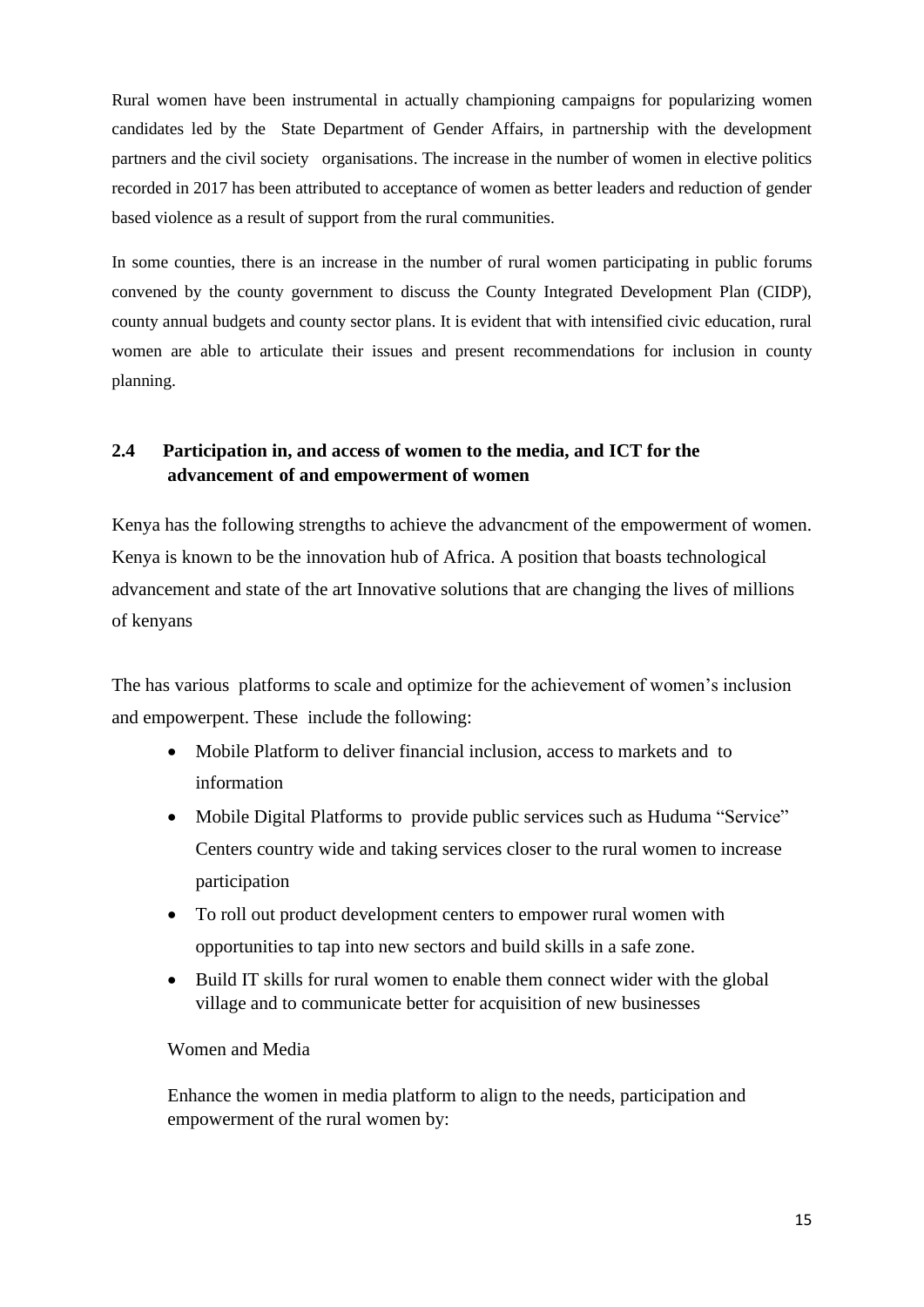- Increase reachability of rural women by diversifying the platforms which have access to the existing media platforms;
- Expand the options for rural women's participation and use various mobile, digital and social media outlets for rural women's access.

Challenges:

- Difficulties to access ready markets for products and services
- Long payment process in the public procurement process that leads to exposure of women's businesses
- Unfair trade practices most Kenyan farmers are women. The women till the land and harvest farm produce, Men are brokers, they buy very low and sell very high and make most of the money. Women farmers make the least money in the value chain and work the hardest. Measure will be strengthened to streamline the value chain and introduce fair trade practices.
- Limited access to information
- Unfavorable social norms and cultures that till exist in some parts of the country due to unfavorable social and cultural practices that disempower women and affect their ability to be effective in their trades and lives. These include practices such as FGM, early marriages, expected economic decision making power lying with men, girl child education among others

Mitigation of these challenges will provide a basis to move forward with greater impact for the advancement of women's economic and social empowerment.

# **2.4.1 Challenges and Recommendations**

Despite the above mentioned achievements, Gender Equality and Women's Empowerment are yet to fully translate into tangible benefits for the majority of women in Kenya, particularly those living in the rural areas.

- Poverty continues to limit women's participation in development. Initiatives such as the Women Enterprise Fund and Youth Enterprise Development Fund will be scaled up to enable more women to access these catalytic funds.
- Women's political participation is curtailed due to male dominance in political parties. Political parties will continue to be encouraged to involve women in their decision making organs.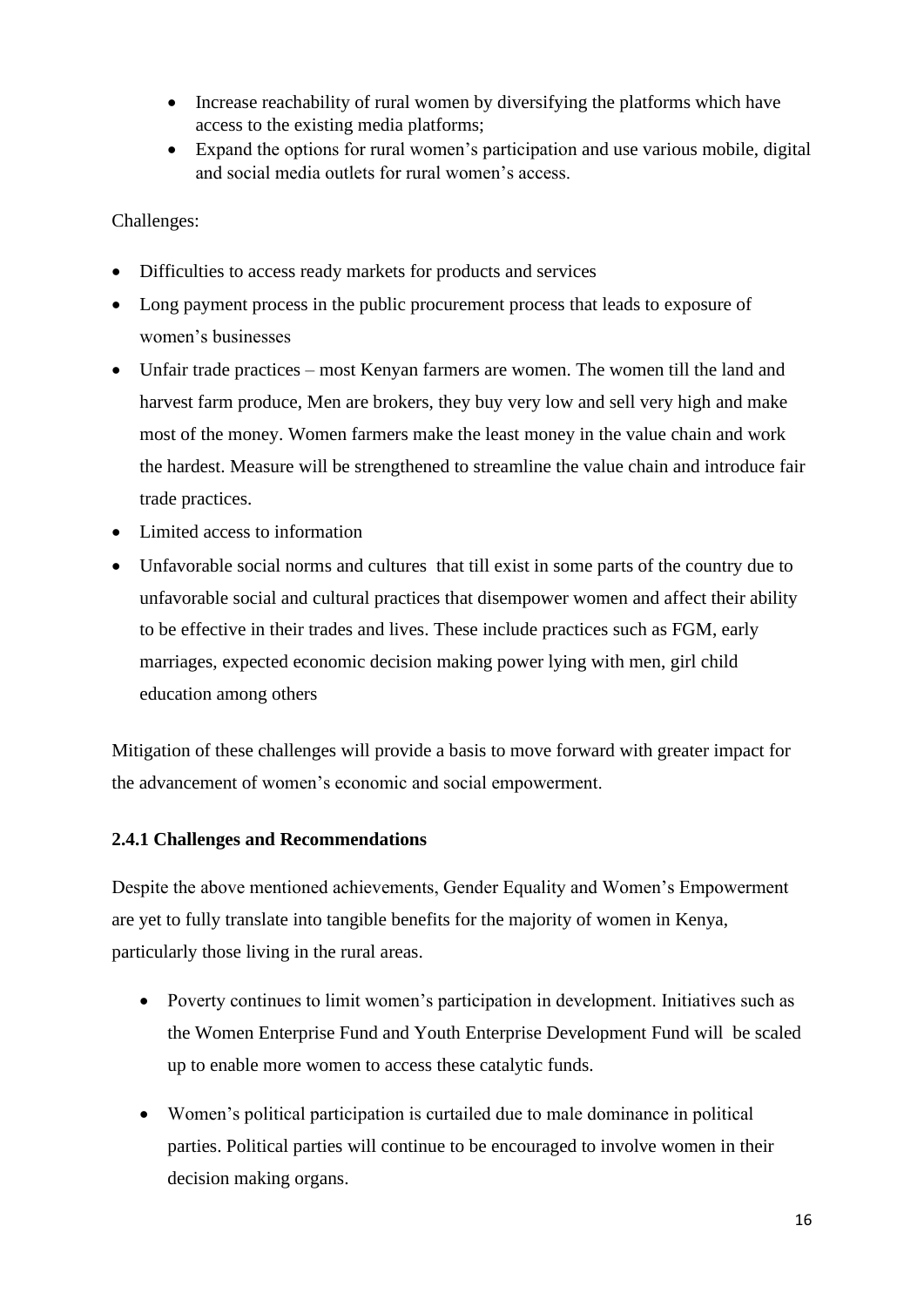- Cultural attitudes and practices. There are concerted efforts by the Government and Civil Society Organizations to eliminate harmful traditional practices, these will be stepped up particularly at the county level.
- There is limited involvement of men in the campaign against all forms of Gender Based Violence. Deliberate efforts will be made to involve men in the fight against GBV by identifying change champions.
- The media continues to stereotype and objectify women. More Government interventions will be explored to remove stereotypes against women in the media.
- There is limited involvement of women in the development of policies and programs on environment and climate change. Deliberate steps will be taken to involve women in policy making and environmental conservation in order to reduce the effects of human activity on climate change.
- Ensuring that women's gains are implemented. Above all, the most pressing need and recommendation is to enact legislation envisaged by the Supreme Court's Advisory Opinion to give full effect and provide a mechanism for actualization of the twothirds rule in elective bodies (Parliament). There is need to continuously and meticulously monitor compliance with the two-thirds gender rule of representation in elective and appointive positions. Other laws especially those relating to women's rights need to be enforced.

# **2.5 Measures taken on empowering rural women as critical agents for enhancing agricultural and rural development and food security and nutrition**

Within the country, a number of Counties have set aside funds aimed at financing the establishment and expansion of small and medium enterprises owned by women. For instance, Kiambu *Biashara fund* and *Datu Sawazisha* for Kiambu and Taita Taveta Counties respectively are successful examples of such. Financing is also targeted at the development of water projects to support agricultural programs; promotion of agricultural programs run by women's groups involving poultry and goat rearing projects.

County Governments have taken the initiative of continuously sensitising women on the Access to Government Procurement Opportunities (AGPO) for the special groups. Consequently, the uptake of the preservation and reservation scheme for Counties such as Makueni County is currently at 80%. This is as a result of the continuous awareness creation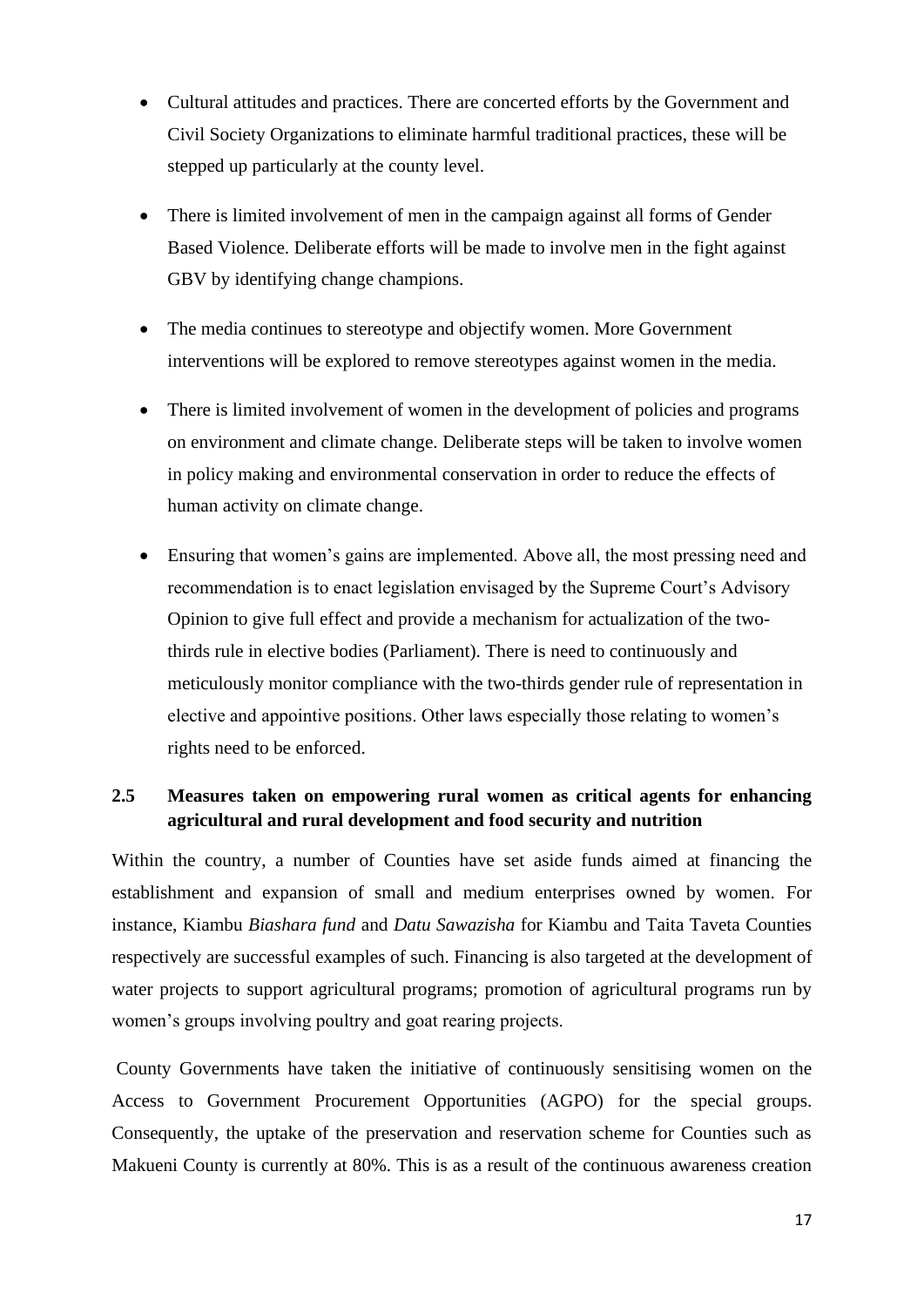on the existence and requirements for the 30% government procurement benefit. In addition, County Governments have set up development funds with an annual allocation which allows women to have the financial capability of applying for government tenders and even setting up small businesses. In Bungoma, the has Bungoma County Women Empowerment Fund (Bucowef). Other Counties that have similar initiatives include; Vihiga, Trans Nzoia Meru and Turkana Counties. The economic empowerment model through a women's Sacco in Meru county and that of Kilifi's *Imarika* Sacco have in them transformative potential as they would increase women's economic and therefore social autonomy

Counties have been keen to leverage the opportunities provided by women empowerment to open key economic windows to national development. More fundamental is the policy anchorage offered by vision 2030 and the Agricultural Sector Development Strategy [2010- 2020]. The policy frameworks have been implemented by counties and have greatly contributed to development of new forms of partnerships, institutions and financial instruments in support of growing agriculture sector. Noteworthy are also the agriculture activities undertaken by counties to rally the potential of women as significant demographic group that can spur economic growth.

County governments purchased 343 tractors which different implement for farm preparing, planting, spraying, and drying of cereals. The machinery are hired at a subsidized price to farmers thus lessening the drudgery of cultivation. This has created more time for women to engage in other social economic activities whilst increasing the cost effectiveness in production and productivity. Purchase of the farm machineries have been instrumental in achieving higher yields and reducing post-harvest loss. The successful implementation of agriculture mechanization has greatly improved land and labor productivity of women.

Investment by counties in irrigation and other water harvesting technologies has been instrumental in facilitating full time engagement of the youth and women in farming and shorter waiting time for economic returns. With a view of supporting organized youth and women groups, counties have established 1,368 green houses and 2278 irrigations kits which has boosted agriculture production and food security at the household level. The initiatives by counties to increase the land acreage under irrigation to 116505 hectares has also been instrumental in facilitating full time engagement of the women and youth in farming.

To achieve profitability in farming and higher outputs, County governments have also increased the land acreage under irrigation to 116,505 hectares and built 18 silos for storing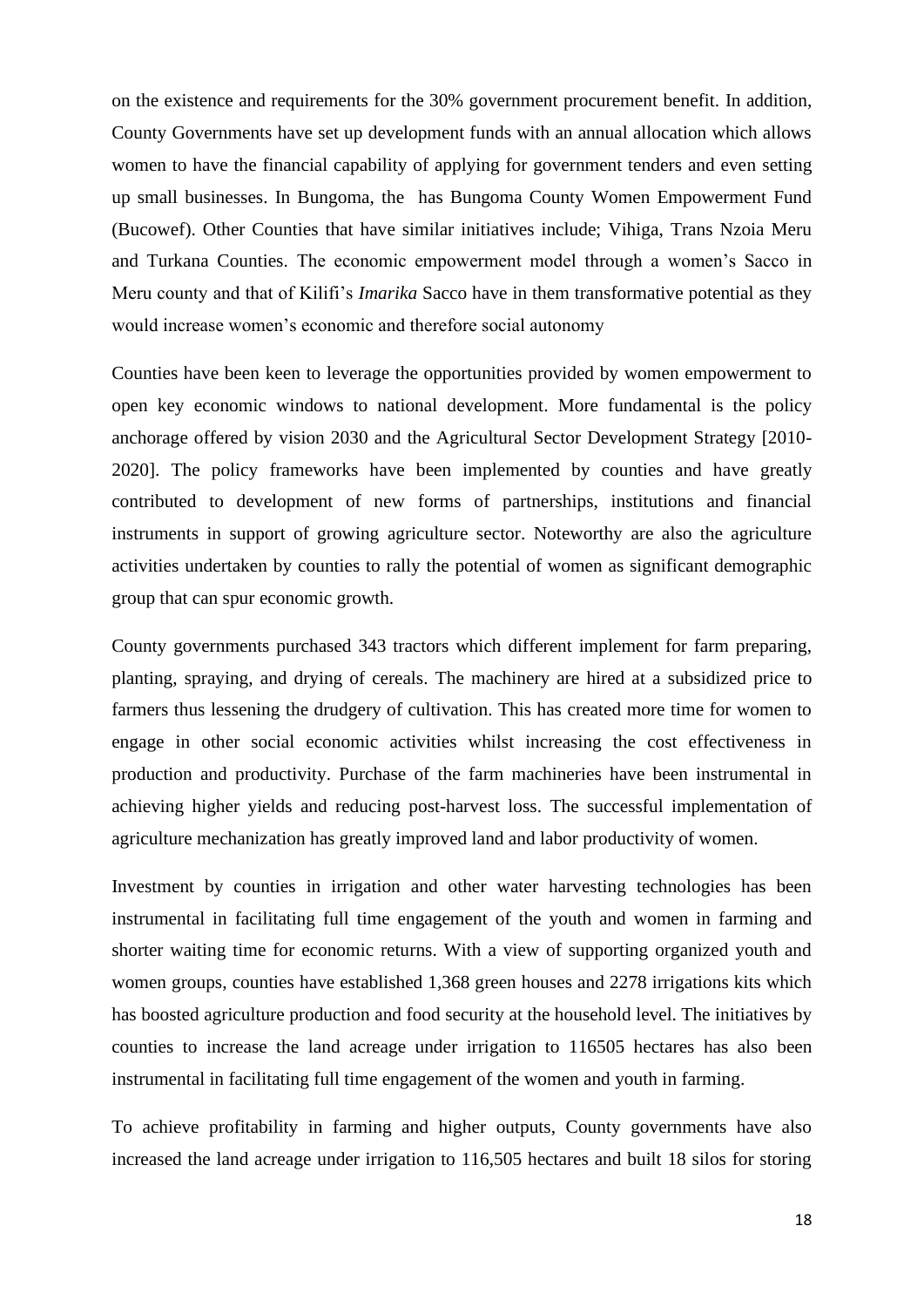agricultural produce to avoid food contamination (aflatoxin) and post-harvest losses. In order to enhance nutritive quality of food and fortification of necessary elements, the County Governments have distributed 447579 fruit trees to farmers which has contributed to diversification of revenue streams such as fruit farming.

With a view of supporting and facilitating preferential entry and participation for women in gainful and attractive agribusiness opportunities, County governments have embraced scientific farming which has greatly rebranded agriculture and enhanced attractiveness to women and youth. Some of scientific farming techniques carried out by counties include 1, 134, 469 Artificial Inseminations done annually and vaccination of 48,996,225 animals carried out at subsidized fees. With view of catalyzing sector growth, counties have also developed and operationalized social protection packages and agro-entrepreneurship programs through farmer capacity building programme. To date, county governments have successfully covered over 2M farmers through their outreach and extension services. In addition, Kericho County Government distributed more than 50 Incubators to women groups for hatching chicks. The women received the incubators at no cost, an intervention aimed at empowering women. In Vihiga County, there is an exemplary model where men and women share proceeds from dairy project with men collecting sales from morning milk and women from evening milk has transformative potential. A similar model exists in Wajir County with collaboration in Milk production, transportation and sales between men and women. A gender rapid assessment carried by the Council of Governors noted that there are no countyspecific and deliberate initiatives to mainstream gender in Agriculture.

**2.6 Measures taken to enhance Rural Women's Land Rights and Tenure Security as well as their Control, Ownership and Access to other Productive Assets and Access to such as Energy, Water, Livestock, Housing, Financial Assets, Technologies, Enterprises, Information And Rural Advisory Services**

#### **2.6.1 Land Rights and Tenure of Security**

Article 60 (f) of the Constitution on principles of land policies of the Constitution states that there should be no gender discrimination in law, customs and practices related to land and property. Two critical pieces of land legislation were enacted, which include: The National Land Commission Act 2012 and the land registration Act 2012, which all entrench principles of gender equality in access to land, and enshrine the rights of women to own land and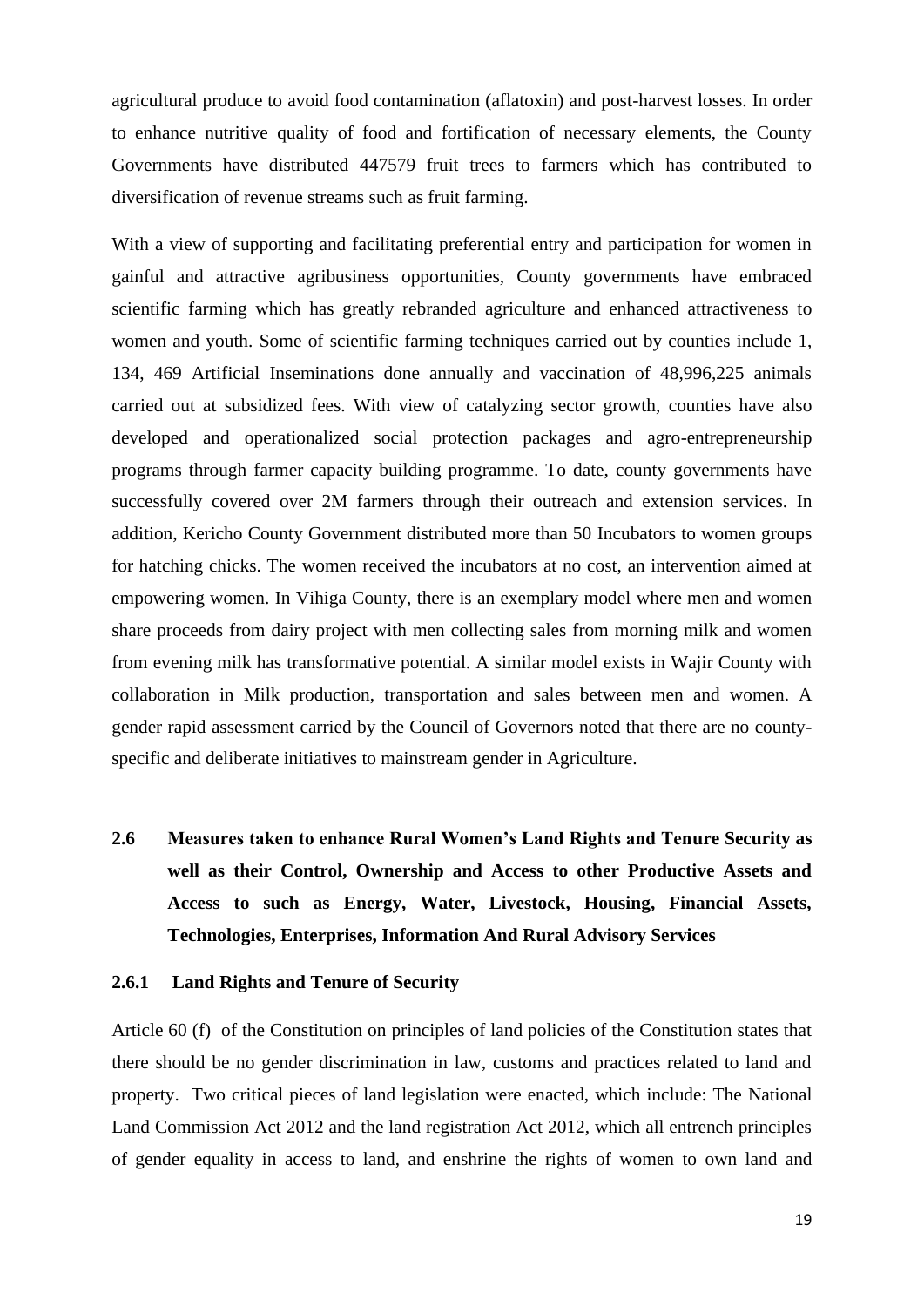property. This is a good boost to women access to land, which has been a preserve of men and boys, and hence ensures gender equality and financial inclusion for women.

#### Challenges

Few women have land registered in their names and the lack of financial resources restricts their entry into the land and other property market. Although the Constitution provides for the rights of women and men to own land and offers protection to the matrimonial home and the protection of the rights of dependants of deceased persons, these rights are yet to be realized.

#### **Opportunities**

The work of The Global Land Indicators Initiative under the SDG framework provides an excellent opportunity for accelerating women's secure land tenure. Moreover, the African governments have committed to ensure that by 2025, 30% of land is in the hands of the women. While the output of such initiatives are expected to transform security of women's land tenure, there are fundamental changes required on how data is collected, analyzed and consumed. In the proposed frameworks, data collection, analysis and use is left exclusively to land professionals and statistical institutions. However, the Government recognizes that rural women are central and should also be involved in the collection, maintenance of records and utilization of land data. The Social Tenure Domain models by Slum Dwellers International gives us evidence on the transformative role community led data mapping has, on the lives of people living in poverty. Furthermore, GROOTS Kenya is currently part of a regional initiative that is supported by the Dutch government to establish replicable models that will secure women land tenure though the power of land data. This initiative draws lessons from a past successful model that was funded by the Embassy of Sweden in Kenya on Community Public Land Mapping. It is imperative to build on already successful community led initiatives in efforts to advance the status of rural women

### **2.6.2 Energy**

The Fourth Schedule of the Constitution lists energy planning and regulation as a concurrent function between the national and county governments. In this regard, County governments are charged with the responsibility of implementing national energy policies as well as formulating their own county energy policies and frameworks. Energy plays an important role in the lives of women and their roles within the society and families. Women's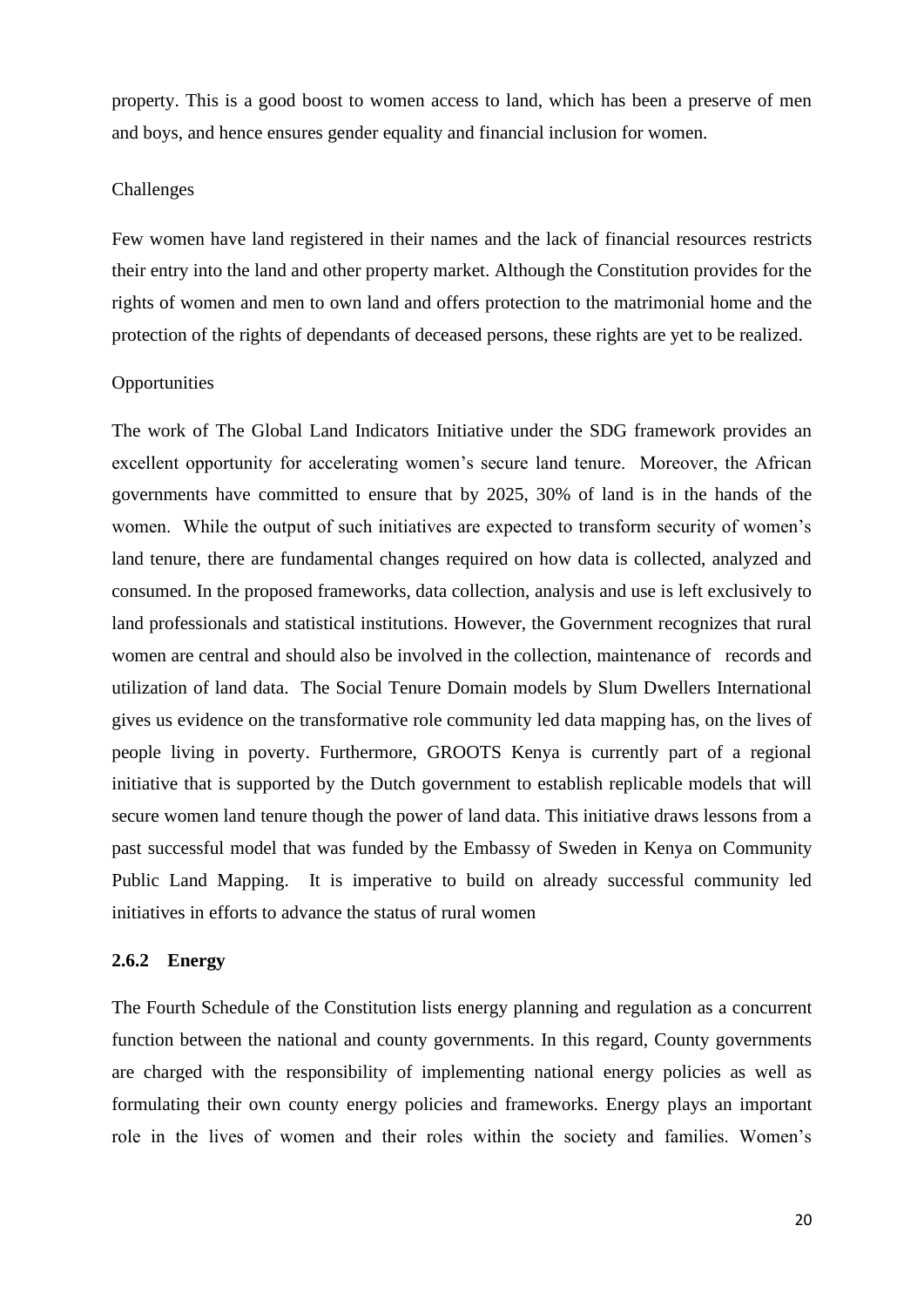interaction with energy is mostly experienced within the households where energy is used for cooking, lighting and warming the home.

As part of the stakeholders in the energy sector, women were consulted in the preparation of County energy policies and frameworks. Some of the Counties that have developed these policies include Kiambu and Kisumu. Additionally, organisations such as GROOTS Kenya spearhead capacity building sessions for women in the Counties to enable them lobby for the development of County policies that support the use of renewable energy and clean cook stove technologies. This was done through identifying champions within the various County wards. Such initiatives allow women within the Counties to work closely with the County governments in the development of the policies. This has been especially successful in Kitui County.

### **2.5.3 Challenges**

In the 2013-2017 County Integrated Development Plans (CIDPs), projects within the energy sector were not well captured in some counties. This could be attributed to many factors including scarcity of resources, inadequate planning and a weak national legislative framework to guide counties on development of energy plans and policies. Therefore, the involvement of women in the energy planning and policy making was minimal.

Cultural beliefs have been a hindrance to the participation of women within the energy sector. In Counties such as Turkana and Isiolo, the patricidal nature of society prevents women from being consulted on policy matters. The County Governments have however taken note of this and measures are being taken to ensure that gender is well mainstreamed in the next generation of CIDPs and sector policies.

#### **2.5.4 Opportunities**

The energy sector provides a vast array of economic, social and cultural benefits. If gender issues are well mainstreamed in this sector and its policies it would lead to the following:

- Increased employment opportunities.
- Improved standards of living.
- Women leadership empowerment among others.

There is room for further interaction with development partners in order to ensure that women are well empowered and informed so as to participate in policy making.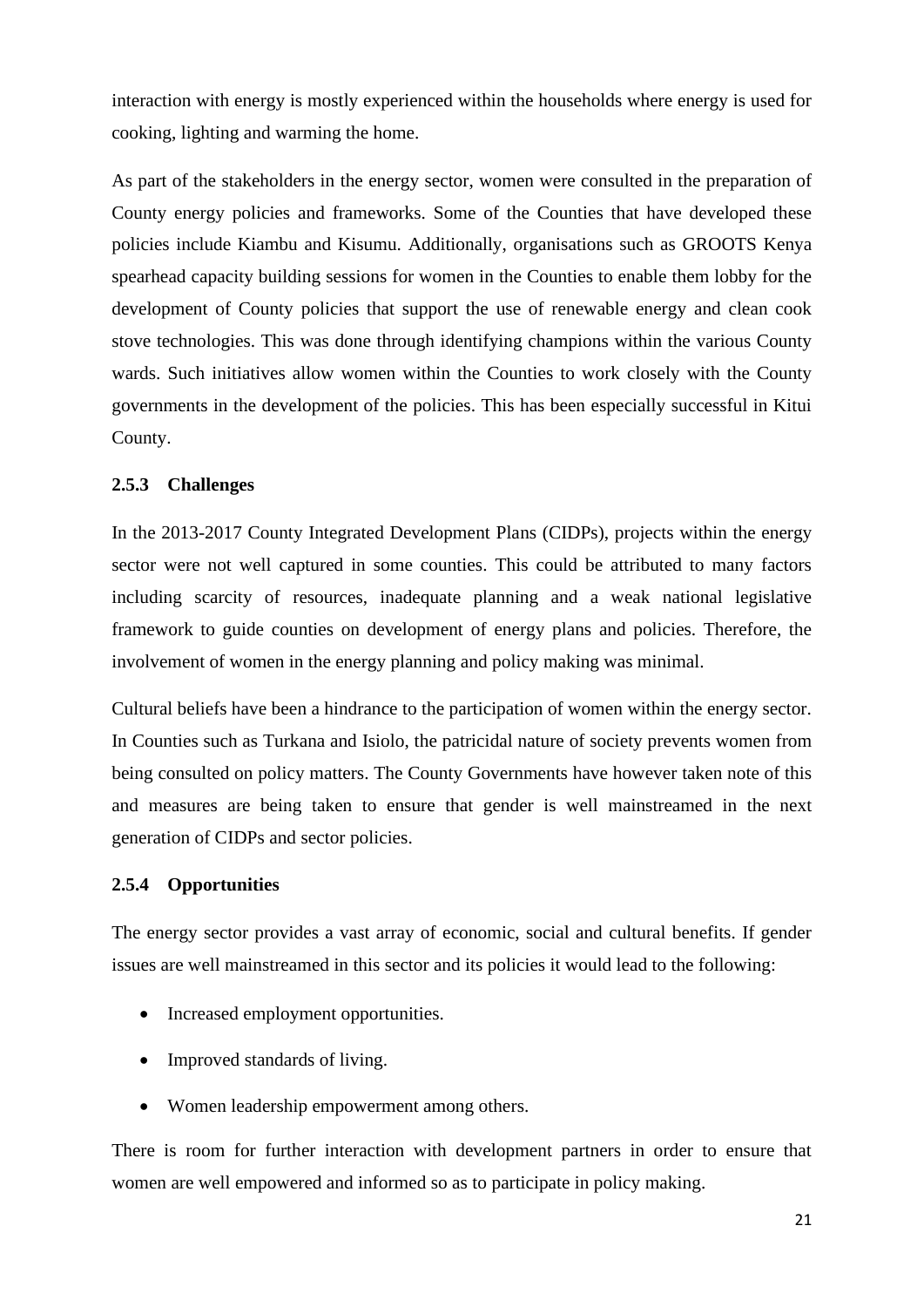#### **2.5.5 Water and Sanitation**

In Kenya, water supply and sanitation is characterized by low levels of access in urban slums and most especially in the rural areas as well as poor service quality due to intermittent water supply. The poor, in particular women and girls, spend a significant amount of time fetching water in both rural and urban areas.

Women are the most negatively affected due to their traditional responsibility of water collection. They constitute a large percentage of the rural population and are termed as the invisible managers of natural resources which include land, water, forests and wildlife. Their traditional gender roles brings them into direct contact with these natural resources and their survival and that of their families….

In Kenya, eight out of the forty seven County Governments have established operational policies and procedures for participation of local communities in water and sanitation management. In addition, County Governments have come up with initiatives to ensure that rural women have access to water and sanitation. For example, there has been a significant increase in the accessibility and availability of water in Bomet County where before Devolution only 82 boreholes existed with 24 of them being non-functional causing rural residents to trek for over 10km to access water. However from 2013 to 2016 financial years a record number of 30 new boreholes have been drilled with 24 of the previous non-functional boreholes rehabilitated and 15 new water pans constructed.

Women are often excluded from the decision making processes on resource management and disaster risks response. Their exclusion is worsened as women carry the burden in dealing with climate change effects in their communities when they occur. They are more socially burdened, less involved in decision making and participation on issues of water and sanitation despite their role being important in the provision, management and safeguarding of water resources and sanitation. Women also face social, economic and political barriers that limit their coping capacity and affect the environment in their management of sanitation.

#### **2.5.6 Gaps**

• Water and sanitation services being a devolved function there is a challenge in harmonizing the reporting between the two levels of government (National and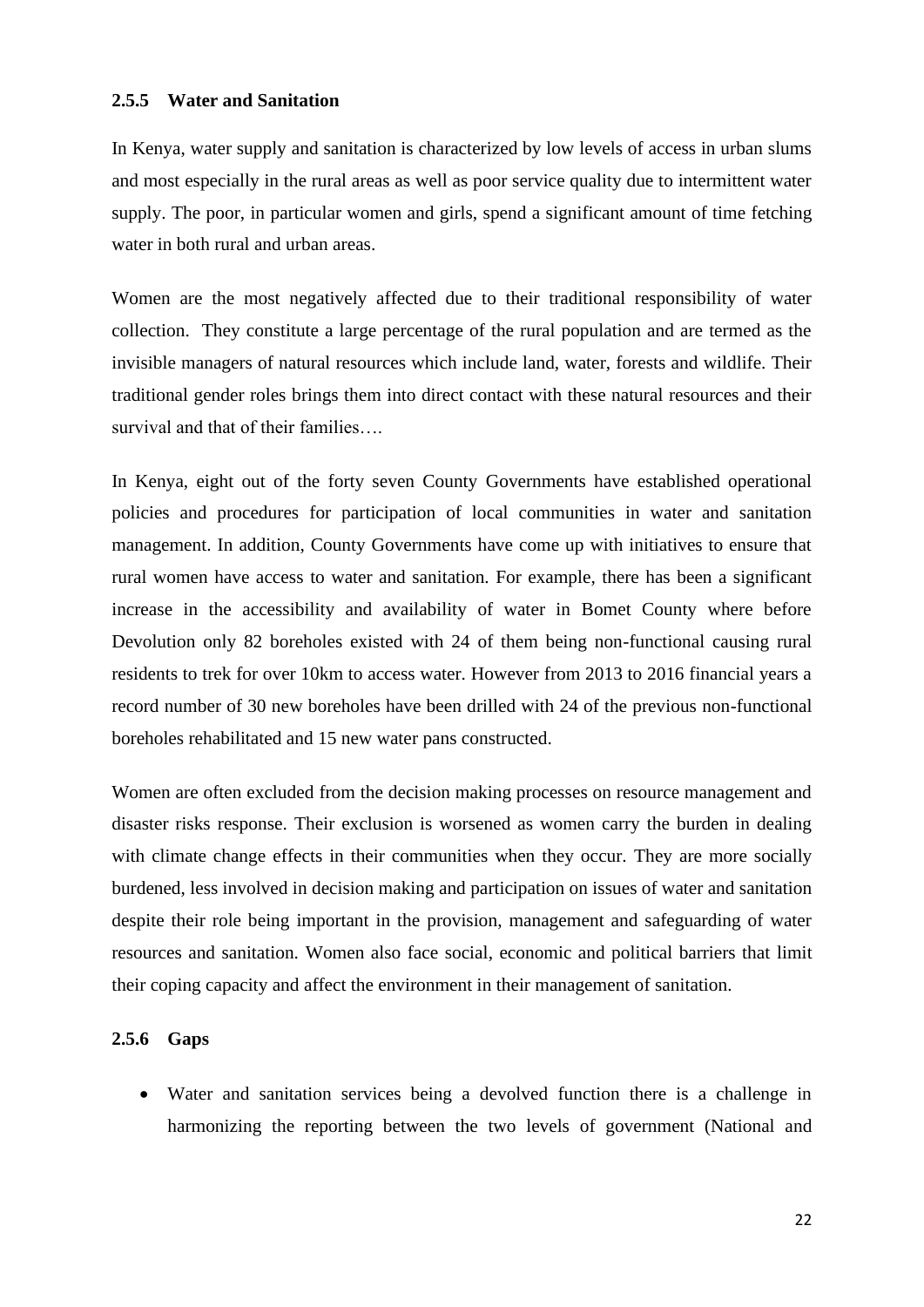County) thus there is a need for the establishment of capacity building programmes for the County governments.

- Transitional issues between the National and County governments has hampered the implementation of the new Water Act 2016.
- Inadequate capacity in monitoring and reporting at regional and County level
- Administrative challenges in the implementation of multi-purpose water projects between counties and national government
- The investment in water supply and sewerage is not coping with population growth and the demand for services
- Insufficient institutional, human, financial and technological capacity continues to hamper adequate development in the water resources and sanitation sector
- Weak data collection and management practice in some of the water sector institutions and in the counties limits the availability and accuracy of data

### **2.6 Measures taken to avail data on rural women in order to inform policy interventions**

Availability and appropriate use of good economic data and statistics can translate into better lives for people, including rural women and girls, through provision of evidence as a base for policy and decision-making by the nation or by firms, households, and citizens. Data once processed generates statistics which provide information useful to inform policy, for monitoring, evaluation, and reporting of the progress in meeting the goals and targets of the Kenya Vision 2030, UN Agenda 2030 for Sustainable Development Goals (SDGs), African Union Agenda 2063, as well as a basis for effective economic governance to promote the welfare of a nation.

Further, socio-economic inequalities and disparities, as well as geographical differences across the 47 counties in Kenya, demand county-specific information to drive localized decision-making on the appropriate investments that need to be made by both the national and county governments. This way, the data will inform on areas of intervention such as on what appropriate programmes are required to target empowerment of rural women and girls.

# **2.6.1 Measures Taken to avail data on rural women in order to inform policy interventions and other initiatives**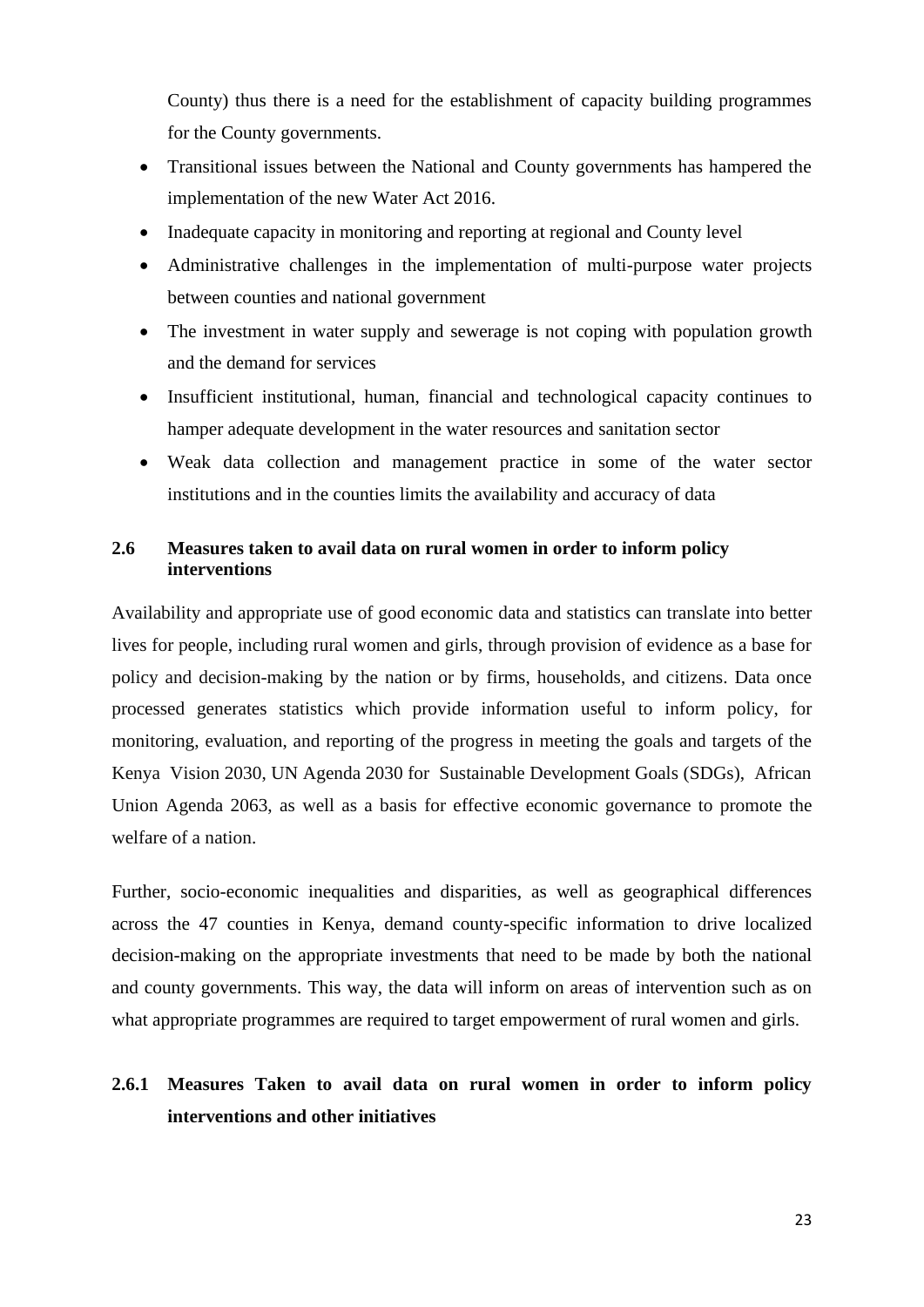**Kenya has a well-established institutional architecture** responsible for the Production of Official data and statistics for use by various development actors. The Kenya National Bureau of Statistics (KNBS acts as the principal agency of the Government for collecting, analysing and disseminating statistical data in Kenya.

The KNBS has produced various surveys, documents, and data which details state of policy implementation on national, and at county levels. The KNBS Kenya Demographic Health Survey (KDHS) 2014 has produced data on the impact of health programmes on rural women and girls health, among other sections of the population.

#### **2.6.2 Women and Health**

KDHS (2014) indicates that total Fertility Rate Women in Kenya currently have an average of 3.9 births. This is a marked decline from the total fertility rate of 4.6 reported in the 2008- 09 KDHS. Women in rural areas have almost 1.5 more children, on average, than women in urban areas (4.5 versus 3.1). Fertility varies dramatically by county, from a low of 2.3 births per woman in Kirinyaga, to a high of 7.8 births per woman in Wajir. The data has largely informed the National Family Planning programmes and interventions required curb high fertility rates in the rural areas..

According to the KDHS Health facility births are most common in urban areas (82%), implying most women in rural areas deliver at home.. This has contributed to design of programmes targeting rural women to enable them deliver at the facility, thus ensuring reduction of both maternal and child mortalities. An example is the free maternity services in public healthcare facilities and the First Lady's Beyond Zero Campaign.

Additionally, unmet need for family planning is higher in rural areas (20%) than urban areas (13%). Unmet need decreases with education: 28% of women with no education have an unmet need for family planning compared to 12% of women with secondary or higher education. Unmet need also decreases with household wealth, majority of these households are found in rural areas. There are also specific family planning programmes targeting women in the rural areas to address the unmet needs.

With regard to vaccination, the Survey further states that basic vaccination coverage is slightly higher in urban than rural areas (83% versus 77%). Programmes targeting rural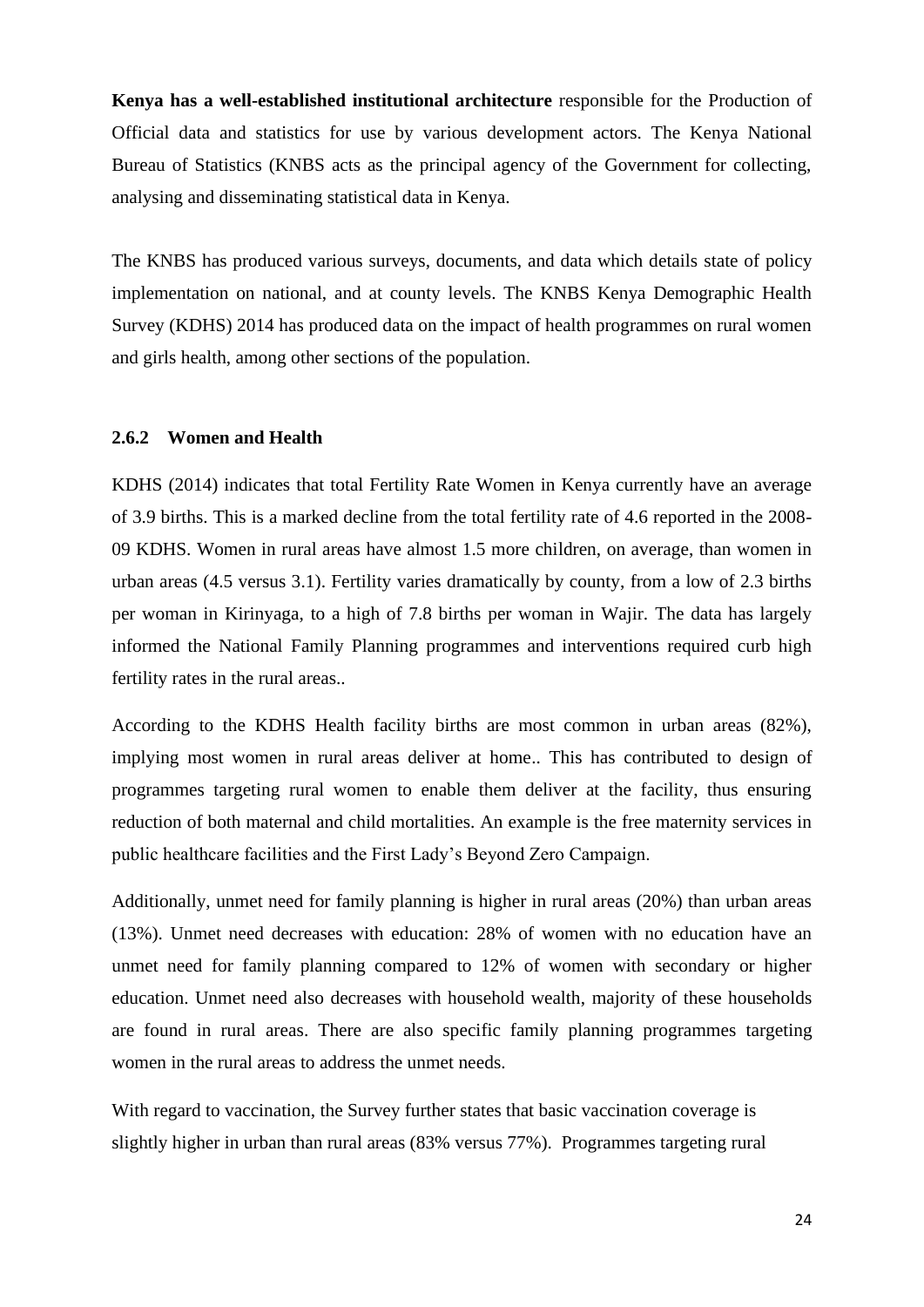women to raise their awareness so that they take their children for vaccination, thus increasing national coverage rates will be scaled up.

On Children's Nutritional Status, the KDHS further states that in Kenya, just over onequarter of children under five are stunted, or too short for their age as a result of chronic under nutrition. Stunting is more common in rural areas than urban areas (29% versus 20%) and ranges from 15% in Nyeri to 46% in Kitui and in West Pokot. Against this backdrop, the national and county government are investing in programmes that target women in rural areas on ways to raise nutritional status of their families.

The Kenya National Bureau of Statistics also produces and generates county specific data that informs on appropriate policy design on programs targeting all sectors of the economy, with those targeting rural women and girls as well. Since the implementation of devolution, KNBS has produced county level statistics that discusses about gender perspectives at counties including rural women and girls. This includes a biannual Kenya Gender Data Sheet 2015, on indicator capture the status of women and men including rural women and girls.

A number of Ministries, Departments and Agenies have frameworks through which they provide data on rural women and girls. They include: Ministry of Health, Agriculture, Public Service, Youth and Gender Affairs, KIPPRA, Keninvest, AGs, COG, MODP, National Gender and Equality Commission, universities, among others. These have information repositories, which can provide information on rural women and girls empowerment initiatives. A few of these institutions are discussed here under:

The Ministry of Public Service, Youth and Gender Affairs, through the State Department of Gender Affairs captures data on rural women in leadership positions, peace building and security initiatives through the Kenya National Action Plan implementation on UNSCR 1325, electoral and gender based violence, female genital mutilation, socio-economic empowerment programmes especially Women Enterprise Fund, the Uwezo Fund, National Government Affirmative Action Fund, and the Access to Government Procurement Opportunities Initiatives.

The State Department of Gender Affairs has also prioritized production of gender disaggregated data in the MTP III 2018-2022. The Department will work in collaboration with KNBS to engender the 2019 National population Census, paying attention to statistics on rural women and girls, vis-av- is other indicators. Production and use of gender statistics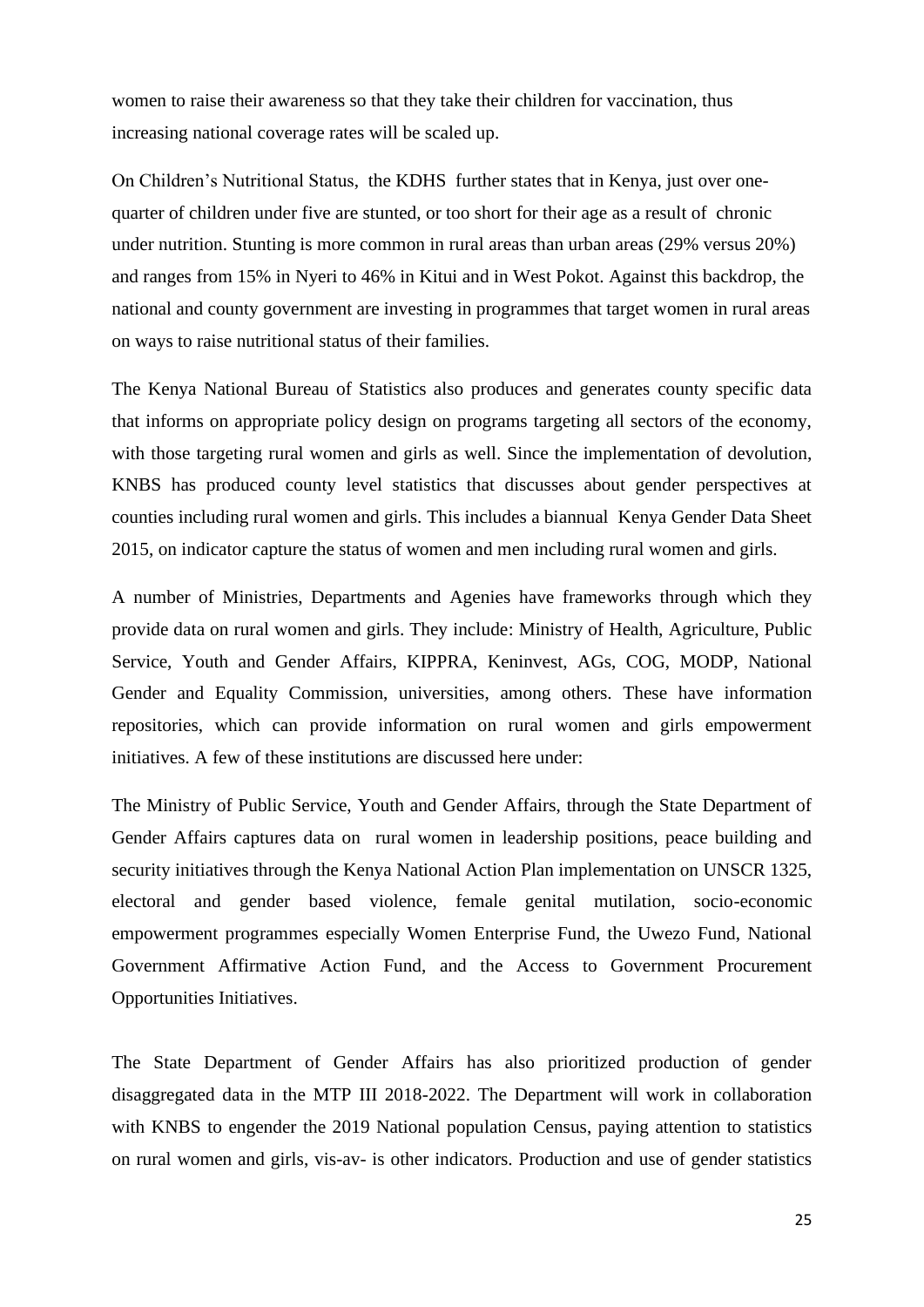as well as carry timely use surveys will measure unpaid work, largely carried out by rural women and girls. These will ensure that there is constant performance tracking and accountability towards achievement of the MTP III and SDGs development indicators. Kenya has also been identified as a pathfinder country on gender statistics under the Melinda Gtaes and UN Women Initiative dubbed Every Woman and Girl County. Under this programme the Department of Gender Affairs in collaboration with the KNBS will undertake an assessment of gender statistics in the county to inform policy decisions and programming on gender equality and the empowerment of women and girls.

The Ministry of Devolution and Planning (MODP) undertakes Participatory Poverty Assessment, (PPA) which is a mechanism through which communities give their own definition and understanding of poverty. Unlike, previous PPA, the 5<sup>th</sup> PPA covered 47 counties. The study findings have informed the design of national and county based pro-poor programmes. For instance women in rural areas need to come up with poverty copying mechanisms such as merry-go-round, and setting up small scale businesses. These can be upgraded to other notable initiatives such as introduction of capacity building of these women on how to tap Women Enterprise Fund, Uwezo Funds, Youth Development Enterprise Fund, National Government Affirmative Action Fund, and Access to Government Procurement Opportunities.

Further, the MODP through its Directorate of Monitoring and Evaluation provides leadership in the national monitoring and Evaluation framework and the Annual Progress Report. The Directorate prepared a Hand Book for national reporting Indicators, which will help in tracking the progress and implementation of the MTP II ( 2013-2017), and now the MTP III (2018-2022).

The Council of Governors in collaboration with the Big Philanthropy have invested in mapping the data landscape at county and national levels. This mapping will establish what kind of data currently exists and which resources are needed to ensure that the right data is available to the decision makers in order to achieve big wins for counties' youth and children, where gender disaggregation will be a key ingredient. Thus, this will yield to an Assessment of Data Systems to Support Investments in Children and Youth, both boys and girls living in rural as well as urban Counties in Kenya. This is with a view to harnessing Kenya's demographic dividend.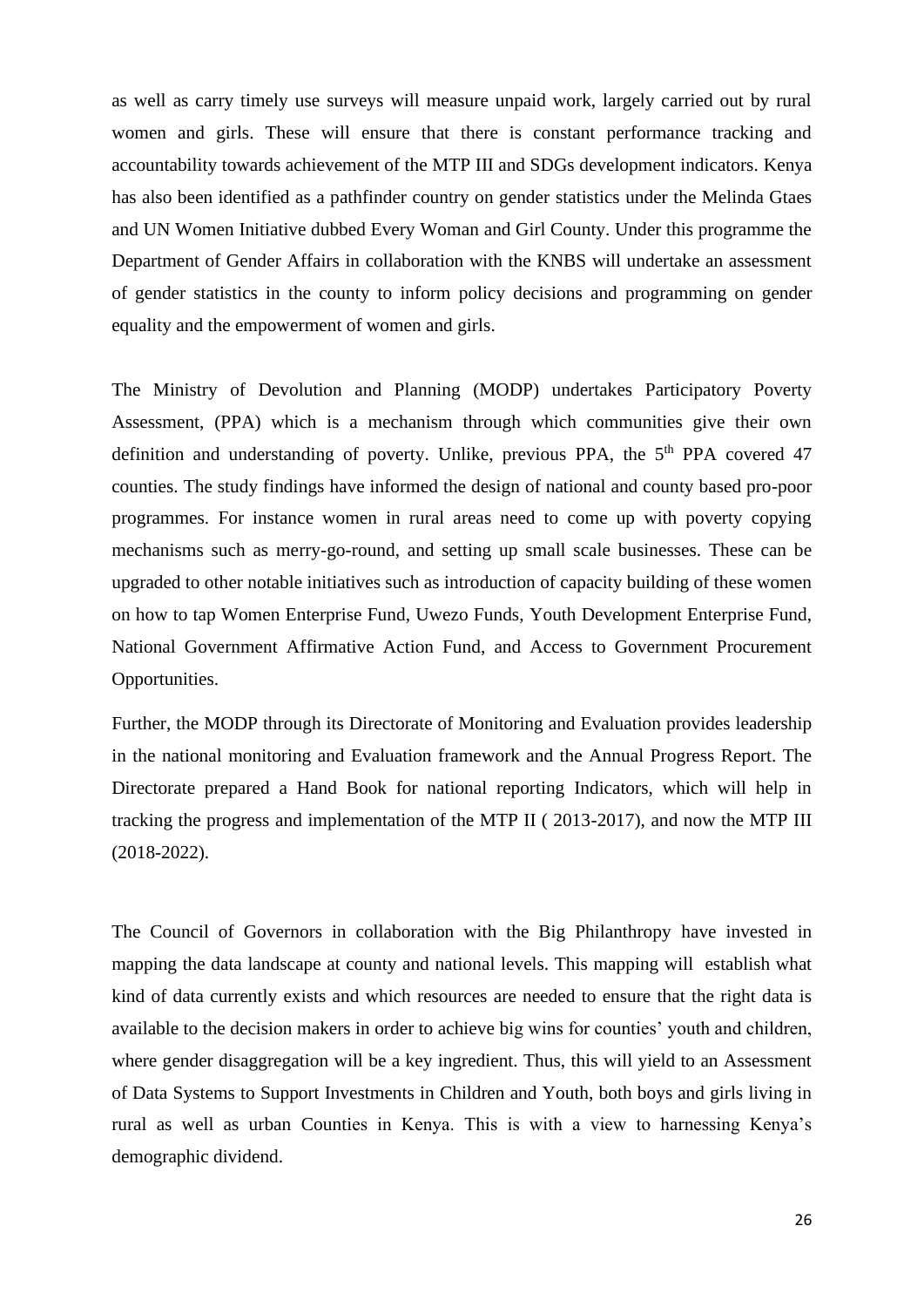The county governments are in the process of preparing the County Integrated Development Plans. Through coordination by the Ministry of Devolution and Planning, State Department of Gender Affairs will coordinate counties to factor in the CIDPs the gender specific indicators, to capture rural women and girls characteristics. This will generate specific data related to rural women and girls, which after being processed will inform policy intervention.

One of the mandates of the National Gender and Equality Commission is to conduct audits on the status of special interest groups including minorities, marginalized groups, persons with disabilities, women, youth and children, as well as ddevelop gender responsive indicators for climate related issues and policies, that affect the rural women and girls as well. This information informs on appropriate interventions for the target groups.

The Directorate of Immigration and Registration of persons provides the registration birth and death certificates of all persons in Kenya. This information also reflect rural women and girls status, which can be used to institute policy measures in areas of need**.**

Development partners have also played a key role in providing data on empowerment programmes targeted to rural women and girls. They have supported series of county-wide civic education to strengthen the capacity of women from all parts of the country who participated in the electoral process, both as candidates and as voters. The trainings raise public awareness on the need for more women in elective positions and show examples of how women have led in the past. They also sensitize the participants about their legal rights vis-a-vis the electoral process, and teach campaign management skills to women aspiring to run for office at local levels. It is to be noted that Women need to understand that when other women are in leadership positions, they can bring more gender-sensitive laws and policies, in support of women and girls

local women organizations in Kenya such as Community Initiative Facilitation and Assistance (CIFA Kenya), to expand women's leadership, in order to change the hearts and minds of the Council of Elders by helping to break the barriers that women in these communities have experienced over the years, relegating them to second class citizens in their own country. Women leaders will pave the way for an inclusive society where future generations will embrace women's leadership.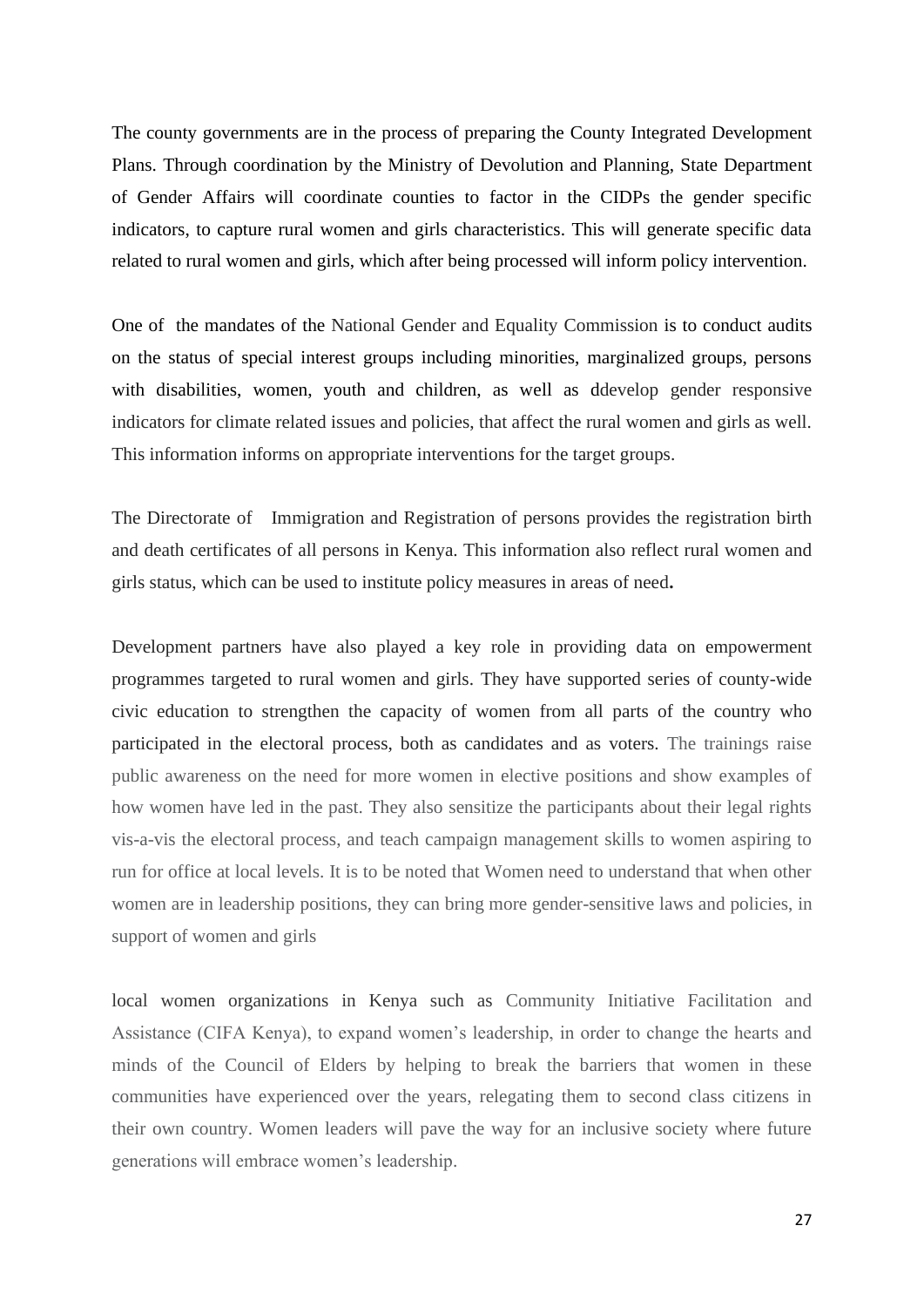The Kenya's National Drought Management Authority is also working to ensure that all interventions to address the drought take into considerations the unique vulnerabilities of women and children. So far, more than 60 staff working with the National Drought Management Authority have been trained to identify and address gender concerns during the drought response, in Arid and Semi-Arid Areas in remote communities of Kenya.

In efforts to eliminate Gender based violence in the country, 14 United Nations Agencies have signed a joint programme with the Government of Kenya on the prevention and response to Gender based violence in Kenya. The programme runs from 2017-2020 is anchored n five thematic areas namely prevention**, Promotion, Protection, Prosecution, Programming and Partnership**. Specific measures will target rural women and girls, and this will provide data on the how this programme will impact the incidence of GBV in rural women and girls, once evaluation is undertaken. The overall goal of the Programe is to accelerate efforts towards elimination of GBV.

Other development partners and Non-governmental Organizations (NGOs), have supported the government in various programmes and projects that impact on rural women and girls include:

They have supported the government in capacity building, civic education, policy development and institutional strengthening for grassroots women and girls. Some NGOs such as FIDA have supported government in offering pro bono legal aid for rural women and girls for instance seeking justice in succession, SGBV or FGM issues. Others have supporting the government in reporting Electoral and GBV cases through various free toll helpline no. such 1195, 116, kimbiio, . They also offer free online tele-counselling to the affected persons. Information on the GBV cases is readily available, which is used to design mitigation measures against GBV on rural women and girls.

#### **2.6.3 Opportunities in support the empowerment of rural women and girls in Kenya**

- Current policy framework in Kenya presents rich opportunities for the country to take decisive steps to promote empowerment of rural women and girls in a bid to move forward toward gender equality.
	- o Vision 2030, Third Medium Term Plan (MTP),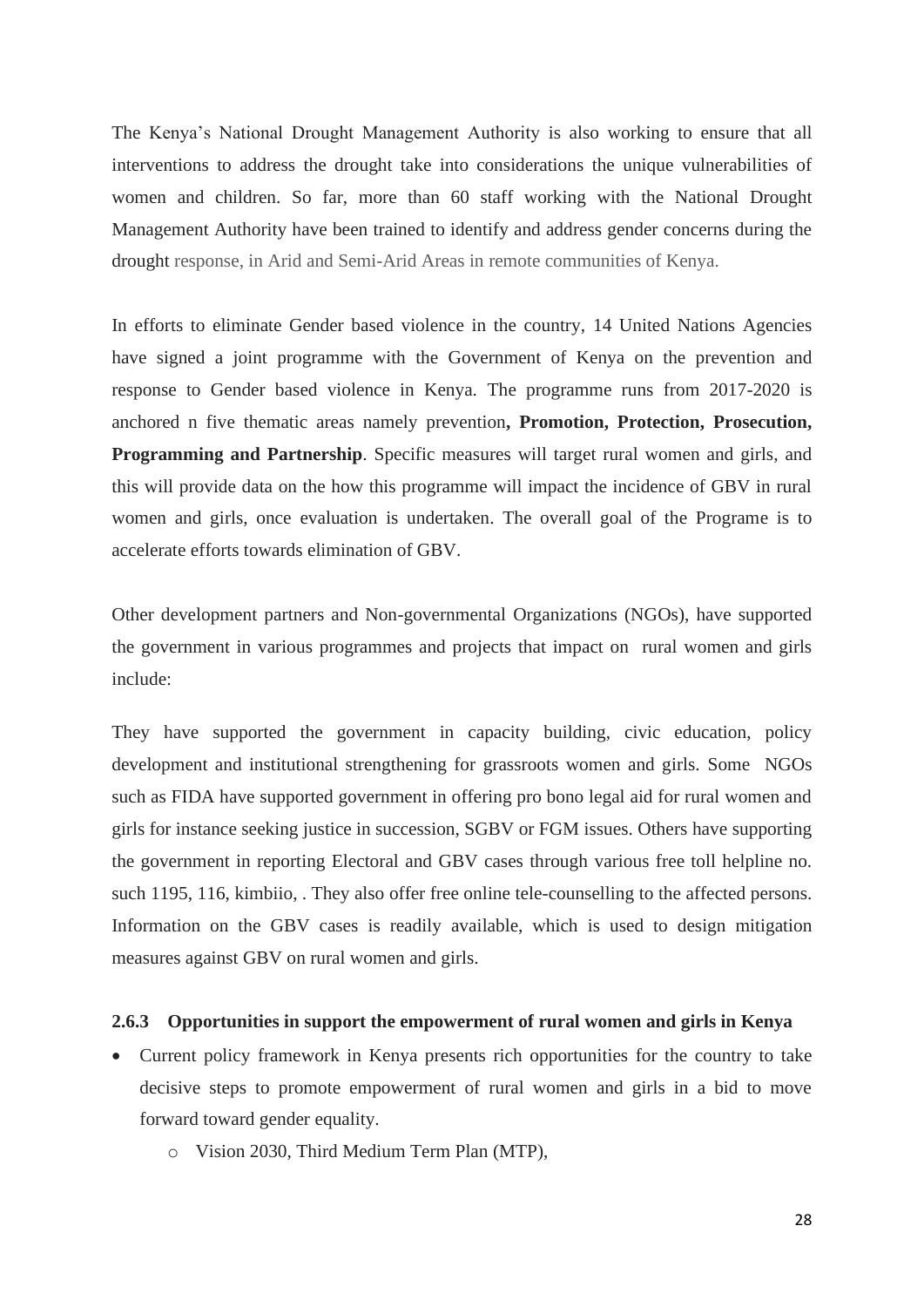- o The Kenyan Constitution (2010) offers unprecedented rights for rural women and girls to realize their full capacities
- o Agenda 2030 for SDGs
- o African Union agenda 2063
- o Convention for the Elimination of all forms of Discrimination Against Women (CEDAW).
- o Beijing Platform for Action
- o Protocol to the African Charter on Human and People's Rights on the Rights of Women in Africa
- Strong corroboration and partnership in support of empowering rural women and girls between the government and development partners, Civil society, Academia and religious organizations, council of elders supporting on empowerment of rural women and girls;
- Devolution in Kenya has provided numerous opportunities for empowerment of rural women and girls, as most of these category of people are residing at counties.

# **2.6.4 Challenges of data for rural women and girls empowerment**

- There are capacity gaps in data processing (analysis and interpretation), dissemination and use, especially at the county level**;**
- Most national and County Governments do not factor in gender responsive budgeting initiatives hence gender programmes remain underfunded; even those targeting rural women and girls
- There are many sub-optimal data production arrangements, weak coordination among data producers within the counties, and no strategic framework to guide data production and use at county level.
- Unconnected data producers with users: There are no clear mechanisms of engagement between data producers and end-users within counties. Other than for routine data, there are no institutionalized mechanisms to guide data generation, knowledge translation and evidence use**;**
- Weak coordination of data collection efforts in most counties, hence competition for limited resources that has led to sub-optimal use of existing expertise but also a usurping of roles; Patriarchal society with deeply rooted cultures and gender stereotypes where women are seen as a lesser gender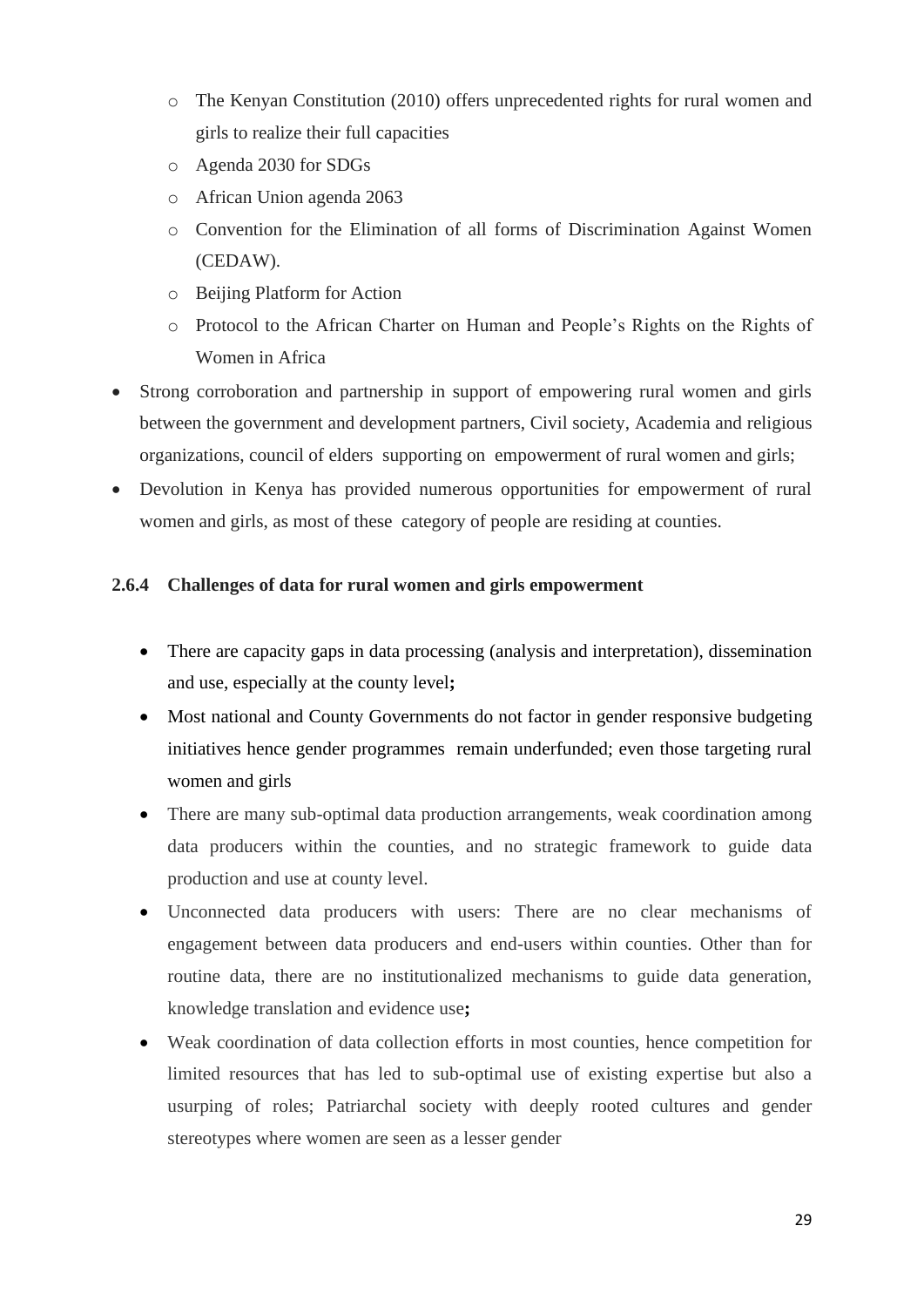- In adequate gender disaggregated data targeting statistics on empowerment initiatives for rural women and girls;
- Duplication of efforts between actors of promoting gender equality targeting the rural women and girls;
- It is costly to design, operationalize statistical systems, track and evaluate various intervention measures targeting rural women and girls

#### **2.7 Addressing Harmful Cultural Practices for the empowerment of women**

#### **2.7.1 Gender Based Violence**

Kenya has made significant strides in prevention and response to GBV. The 2014 Kenya Demographic Health Survey found that 45 % of women and 44% of men age 15-49 have experienced physical violence since the age of 15. The Government is committed to addressing prevention and response to GBV and has developed robust policies and laws that seek to prevent and respond to gender based violence (GBV). These include the Sexual offences Act, National policy on prevention and response to GBV, Protection against Domestic Violence Act, Matrimonial Property Act, Children's Act, Victim Protection Act, National Monitoring and evaluation framework on prevention and response to GBV, National Gender Policy, Kenya National Action plan on resolution 1325, and the development of the County model policy on GBV.

Kenya is also a signatory to International and regional human rights frameworks that aim to prevent and respond to GBV. Albeit this robust policy and legal framework, GBV statistics show that it remains one of the most pervasive human rights violations in Kenya, both in times of conflict and stability.

The National and County governments have GBV working groups that act as coordination mechanisms which consists of state and non-state actors. The mechanisms engage in high level advocacy culminating in the commemoration of National days such as the 16 days of activism, International Women's day and international day of the girl child among others. Other campaigns undertaken include the Africa Unite, Keeping the Promise to End GBV campaign, and the He for She campaigns. Through these advocacy initiatives coordination and collaboration has been strengthened within the stakeholders.

The Government in partnership with non-state actors has undertaken measures to prevent and respond to GBV. These include development and adoption of a National policies, enactment of pertinent legislation, provision of technical support and capacity-building of service providers, advocacy campaigns and creation of awareness. The government and UN have also developed a four (4) year Joint *Programme on the Prevention and Response to Gender Based Violence in Kenya* and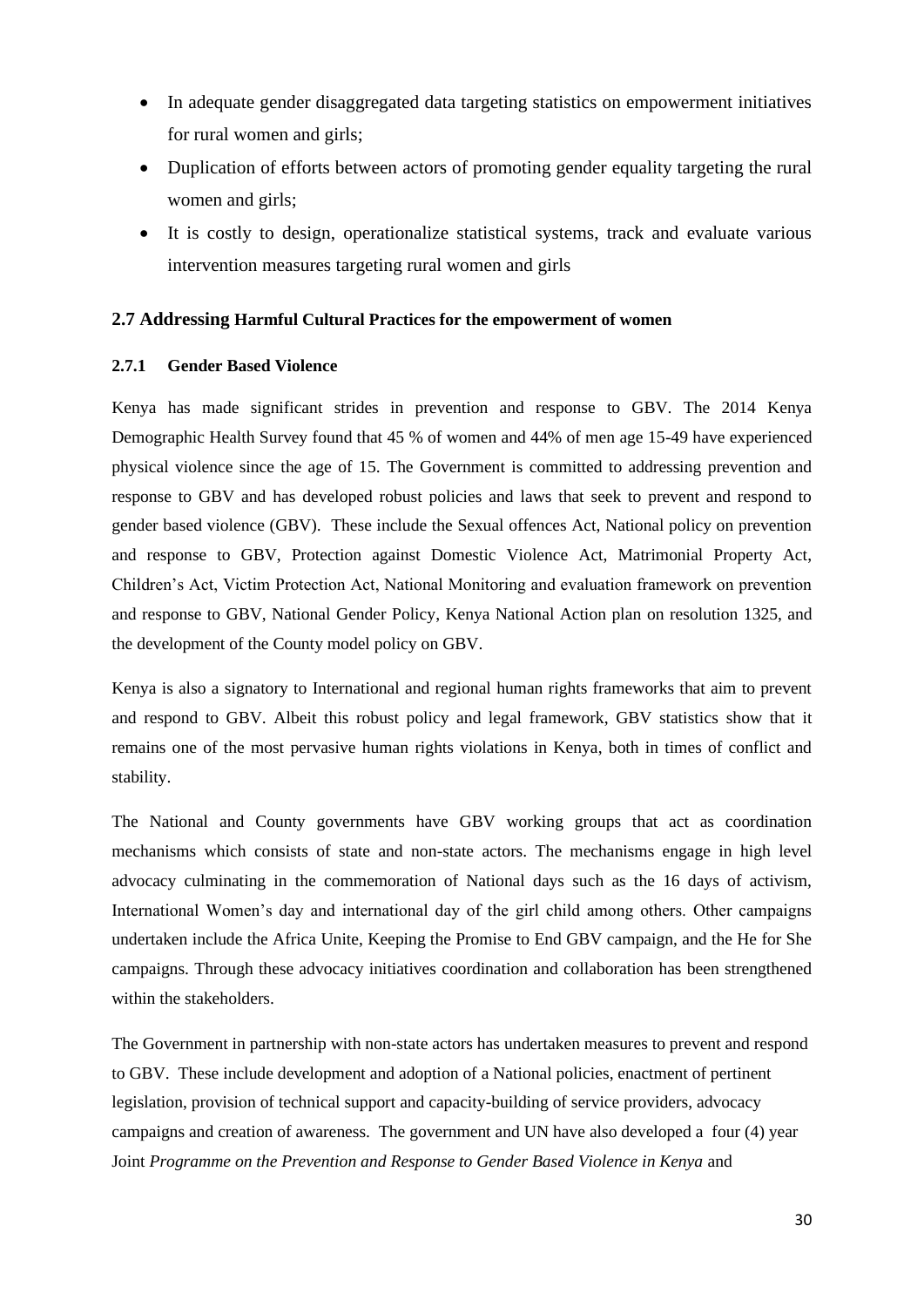stakeholders have identified gaps highlighted in the National Policy on Prevention and Response to GBV and have come up with a work plan. The stakeholders are drawn from relevant ministries, private sector and CSOs.

The government in collaboration with the UN also undertook two costing studies on GBV to;

- i) Determine the economic burden on survivors : <http://www.ngeckenya.org/Downloads/GBV%20Costing%20Study.pdf>
- ii) The cost of providing GBV services from the institutional perspective [http://www.ngeckenya.org/Downloads/GBV%20Costing%20Study-](http://www.ngeckenya.org/Downloads/GBV%20Costing%20Study-THE%20COST%20of%20PROVIDING%20SERVICES.pdf)[THE%20COST%20of%20PROVIDING%20SERVICES.pdf](http://www.ngeckenya.org/Downloads/GBV%20Costing%20Study-THE%20COST%20of%20PROVIDING%20SERVICES.pdf)

Kenya also has a GBV information system which provides data on GBV

[\(http://sgbvis.ngeckenya.org/login.php\)](http://sgbvis.ngeckenya.org/login.php). This system was created to fill the gap and ease the burden of reporting SGBV cases. This system is a positive step towards establishing a robust programme for all GBV cases in Kenya. It collates data from various sectors including: Education, Health, Judiciary, Police and Prosecution. However, data collection still remains a challenge with some sectors.

The interventions for GBV in emergencies have included community awareness on prevention of GBV during conflict and emergency situations, provision of PEP kits for the various health providers, training of volunteers and health care providers on handling cases of GBV and referral.

#### **Challenges**

- Strongly entrenched cultural practices and social norms that normalize GBV and contribute to the high number of cases and makes it difficult for survivors to receive services
- Inadequate protection of GBV survivors prior to, during and after trial, coupled with slow prosecution of GBV cases due to poor investigations, absence of legal aid to survivors
- Weak programming on GBV prevention and response at National and County levels with short-term nature of some interventions, inadequate funding for interventions/services
- The availability of GBV data is still a challenge
- Lack of shelters/ community structures for survivors of GBV

#### **Opportunities**

- 1. The development of the GBVIS for data collection
- 2. GBV helplines
- 3. County governments have embraced gender equity ensuring that they have gender responsive budgets.
- 4. The Kenyan Constitution that promotes gender equality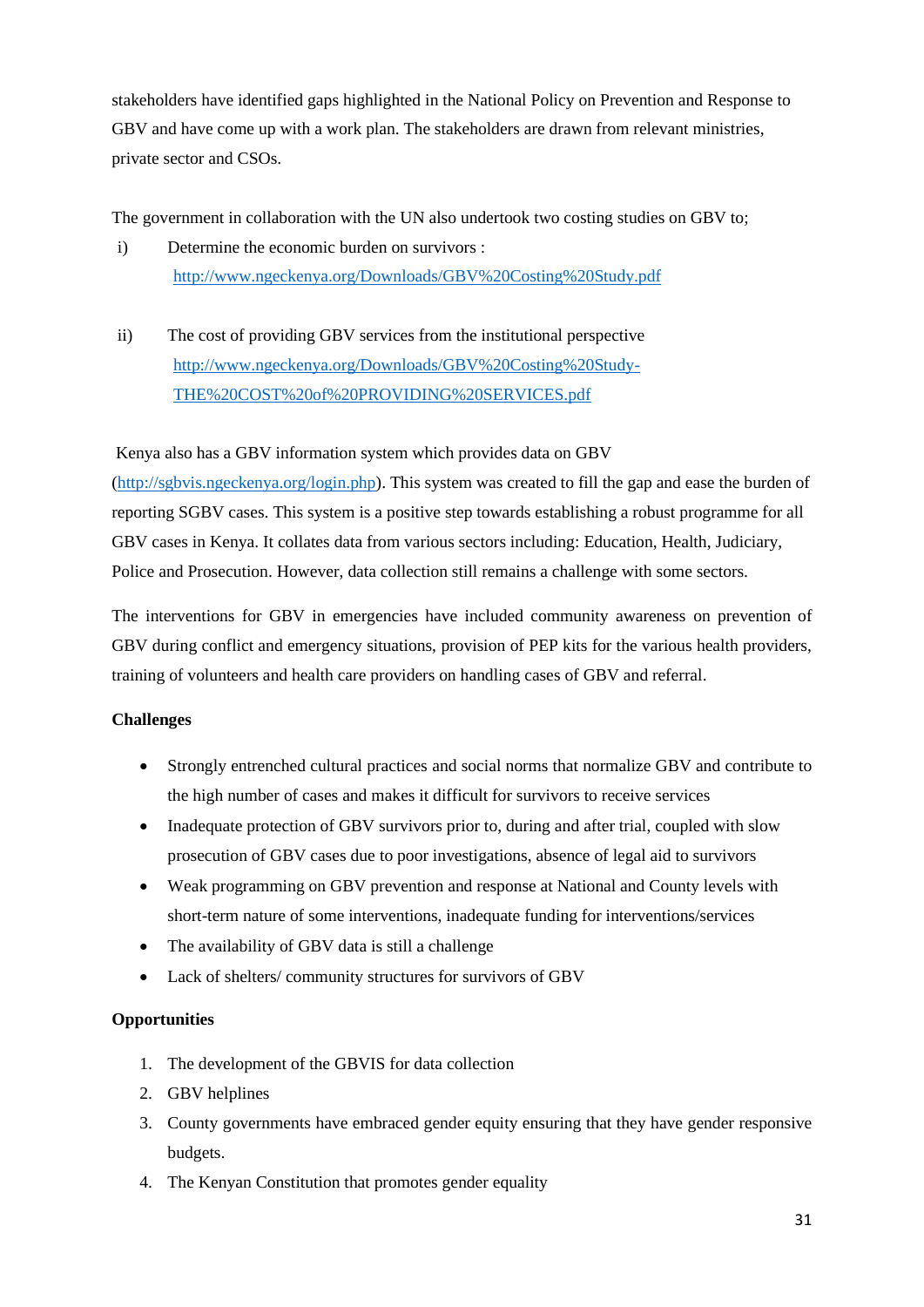#### **2.7.2 FGM and Child marriage**

Kenya has made progress in accelerating abandonment of FGM. The national prevalence of FGM stands at 21% compared to 27% in 2008/9, and 32% in 2003. 13.6% of adolescent girls and 0.7% of adolescent boys between the ages of 15-19 years are married (KDHS 2014). It is also worth noting that knowledge of FGM is at 97% for women and 98 % for men (KDHS 2014) and the knowledge generally increases with increasing education and wealth. Also, ccounty disparities exist in child marriages with some counties having a median age of below 18 years i.e. Migori, Tana River and Homa Bay. The median age at first marriage in Samburu is 18.4, making it 7<sup>th</sup> lowest nationally

However, in spite of the steady decline nationally, FGM prevalence still remains very high amongst some communities such as the Somali at 94%, Samburu 86%, Kisii 84%, and Maasai at 78%. Attitudes towards continued practise of FGM by some communities have been influenced by religion and culture

The national reduction of FGM and child marriage is a result of the government's commitment to ending FGM and child marriage as demonstrated by advocacy on ending the practices by national, county and community as well as religious leaders. For example, the First Lady, through her Beyond Zero Campaign Platform, repeatedly condemn FGM and child marriage practices. Other advocacy forums include observance of international days such as Zero tolerance Day, International Women's day and 16 days of activism.. The government is also taking lead in coordination of the Anti- FGM Programmes and oversee the implementation of the Prohibition of FGM Act 2011 and has also allocated US\$ 415,841 and in 2017/18, US\$ 910,891 (KES 92 million) to the Anti-FGM Board. There are also county coordination mechanisms that use multi-sector approaches in the prevention and response to FGM and has facilitated strong partnerships.

In addition, the other stakeholders who have contributed to the campaign on ending FGM and child marriage include CSOs, CBOs and FBOs. These are implementing interventions at the county and community levels which include capacity building of service providers such as the police, prosecutors, health care workers, community and religious leaders, teachers and the youth. Other activities include community dialogue and community education, Alternative rites of passage, mentorship programmes for boys and girls, temporary rescue of girls and women at risk of FGM and child marriage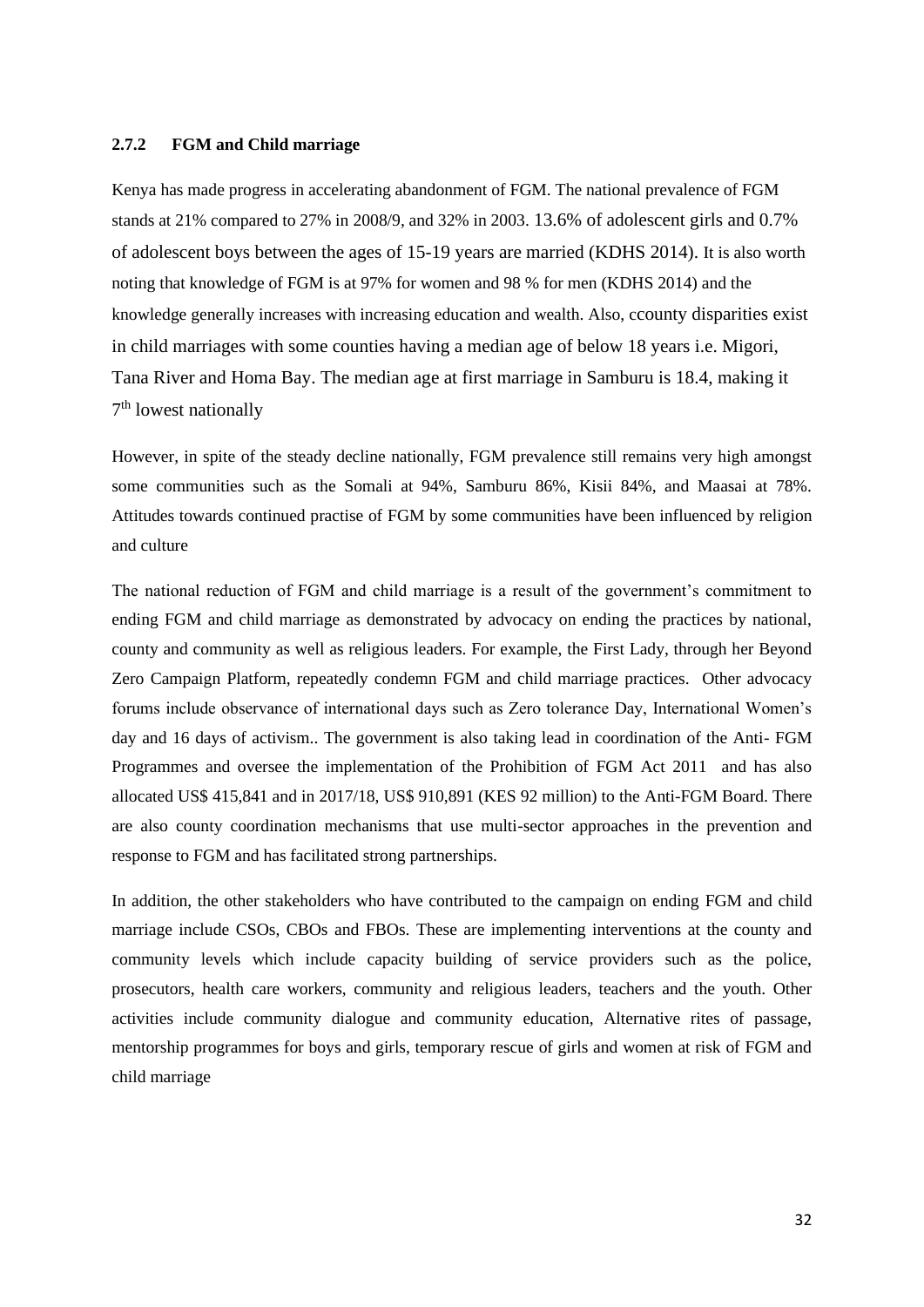Achievements made so far include institutional, legal and policy frameworks developed. These include the Prohibition of the FGM Act 2011, Children's Act 2001, the national policy on prevention and response to FGM 2010 (being updated), establishment of the Anti-FGM Board 2014. In order to coordinate and accelerate abandonment of FGM, the Anti-FGM Board has influenced inclusion of FGM content in the national school curriculum;. Other instruments to help in the campaing that the Board is putting in place include Alternative rites of passage guidelines to streamline ARP interventions; community dialogue guidelines to avoid confusion and duplication; resource handbook to guide implementation of Anti-FGM programmes, A national mapping is ongoing to identify all organizations implementing Anti-FGM progrmmes to avoid duplication for cost effectiveness.

The Office of the Director of Public Prosecutions established a unit to fast track FGM and child marriage cases. The constitution of Kenya has highlighted the illegality of harmful cultural practices such as the FGM and child marriage and has mandated Office of the Director of Public Prosecution (ODPP) to investigate (through the police) and prosecute cases of harmful cultural practices. In order to guide prosecutors, the ODPP has developed draft guidelines for prosecution of harmful cultural practices which are in the process of finalization. ODDP has also developed a draft Monitoring and Evaluation tool for prosecution of FGM cases under the Prohibition of Female Genital Mutilation Act 2011.

There is increased Media Campaign including through the community based FM Radio stations. The Media has followed cases of FGM until prosecution in court in collaboration with stakeholders. Recently, the Anti-FGM Board and the Attorney General were sued by a doctor who claims that the establishment and existence of the Anti-FGM Board contravenes the right to participate in the cultural life of a person's choice, and that the Prohibition of Female Genital Mutilation Act, which outlaws FGM, infringes on the right of women to perform their respective cultures. The court case has been extensively reported in the media and generated debate around the subject and various stakeholders have joined the case as Amicus Curiae.

In Kenya, very few counselors are trained to offer psychosocial support to survivors of GBV and FGM. In order to fill this gap, a Basic Psychosocial Support Training Manual has been developed. Also, Standard Operating Procedures (SOPs) for health care providers including psychologists and social workers to deal with problems associated with FGM have been developed. The SOPs will ensure service provision to marginalized and resource poor settings where majority of women with FGM reside. The SOPs will also be used by professionals in institutions of higher learning who train health care providers and also used by law enforcement officers.

#### **Challenges**

• Poor infrastructure and hard to reach rural areas hence difficult to access for intervention.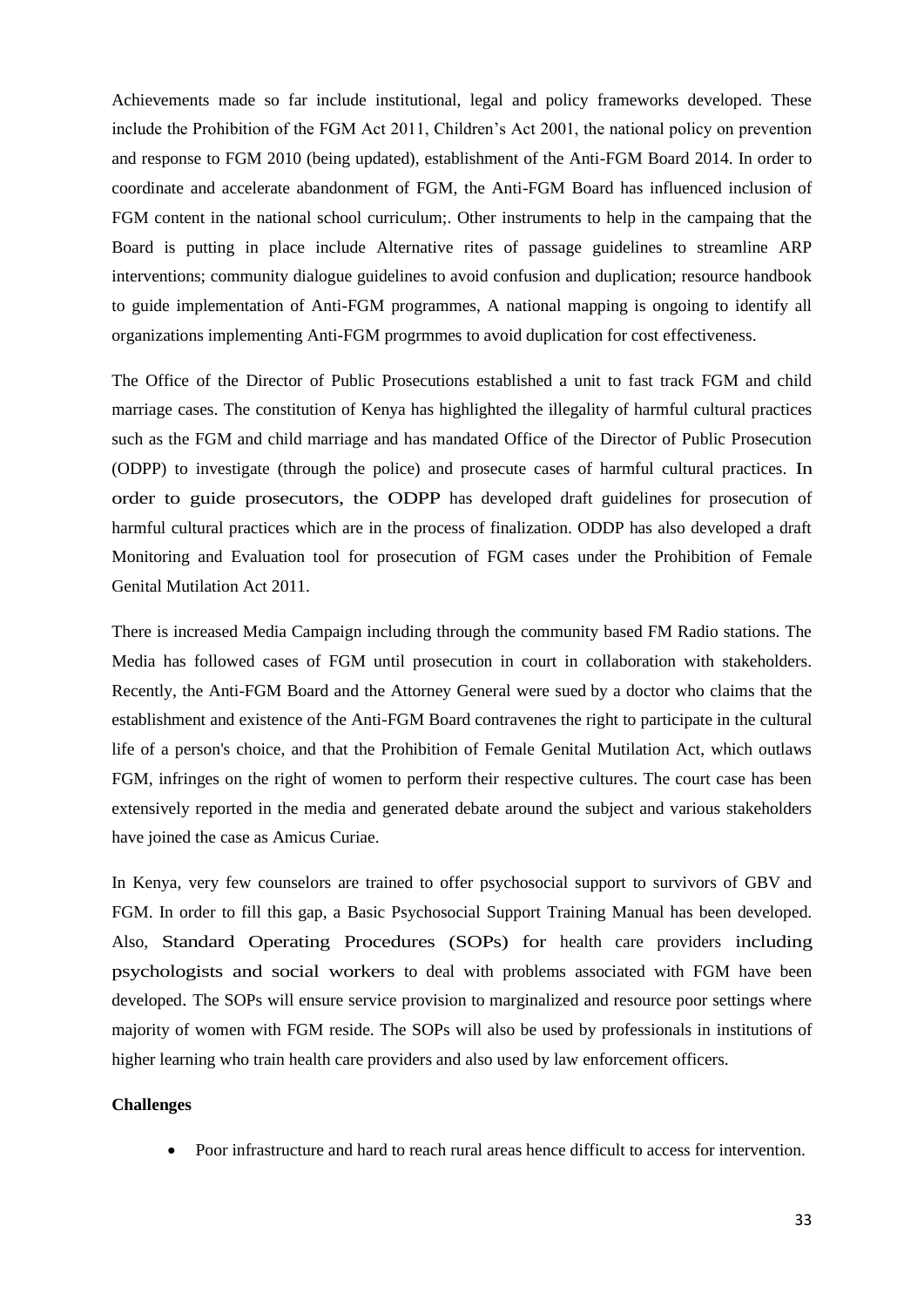- Medicalization of FGM conducted by health care providers in health facilities and difficult to detect
- Age of cutting has gone down to even girls under 5 years
- Increased secrecy with no ceremonies accompanying the practice and hence authorities do not know about it
- Limited community structures to support survivors of FGM & those at risk

#### **Opportunities**

- The existence of the constitution of Kenya and the Prohibition of the FGM Act 2011
- National & County government commitment
- Media campaigns against FGM and follow up of cases
- Increasing Number of Role models in communities

### **3.0 Effective Partnerships for the empowerment of Rural Women and Girls**

#### **3.1 Status of women**

According to the World Bank, rural women are not equal partners in the development process in most countries, despite the fact that approximately 80 percent of them live in rural areas in Kenya playing invisible national economic development roles. They play a critical role in economic growth and food security and are key agents for achieving the transformational economic, environmental and social changes required for sustainable development. However certain challenges including limited access to credit and business opportunities, health care, education and information are among the many challenges they face, which are further aggravated by the global food and economic crises and climate change. Rural women represent a quarter of the worlds population (roughly 1.6 billion) they form the back bone of rural and national economies comprising of worlds 43% of the world agricultural labour force, rural women represent 1/3 of all illiterate people; in Kenya women own about 1% of agricultureal land and access just 10 % of available credit, yet provide 80% of Kenyas farm labour and manage 40% of the countrys smallholder farms (Ecologia youthTrust article)

Empowering rural women and girls is key not only to the well-being of individuals, families and rural communities, but also to overall economic productivity, given women's large presence in the agricultural workforce worldwide.

To achieve this, partnership building and advocacy is crucial to the process. Sustainable Development Goal 17 calls for strengthening means of implementation and revitalizing Global Partnerships for sustainable development. It involves working together to achieve the goals through multi-stakeholder partnerships that mobilize and share knowledge and expertise, technology and financial resources to support the sustainable goals, improved capacity to implement the goals and enhanced domestic capacity for revenue collection.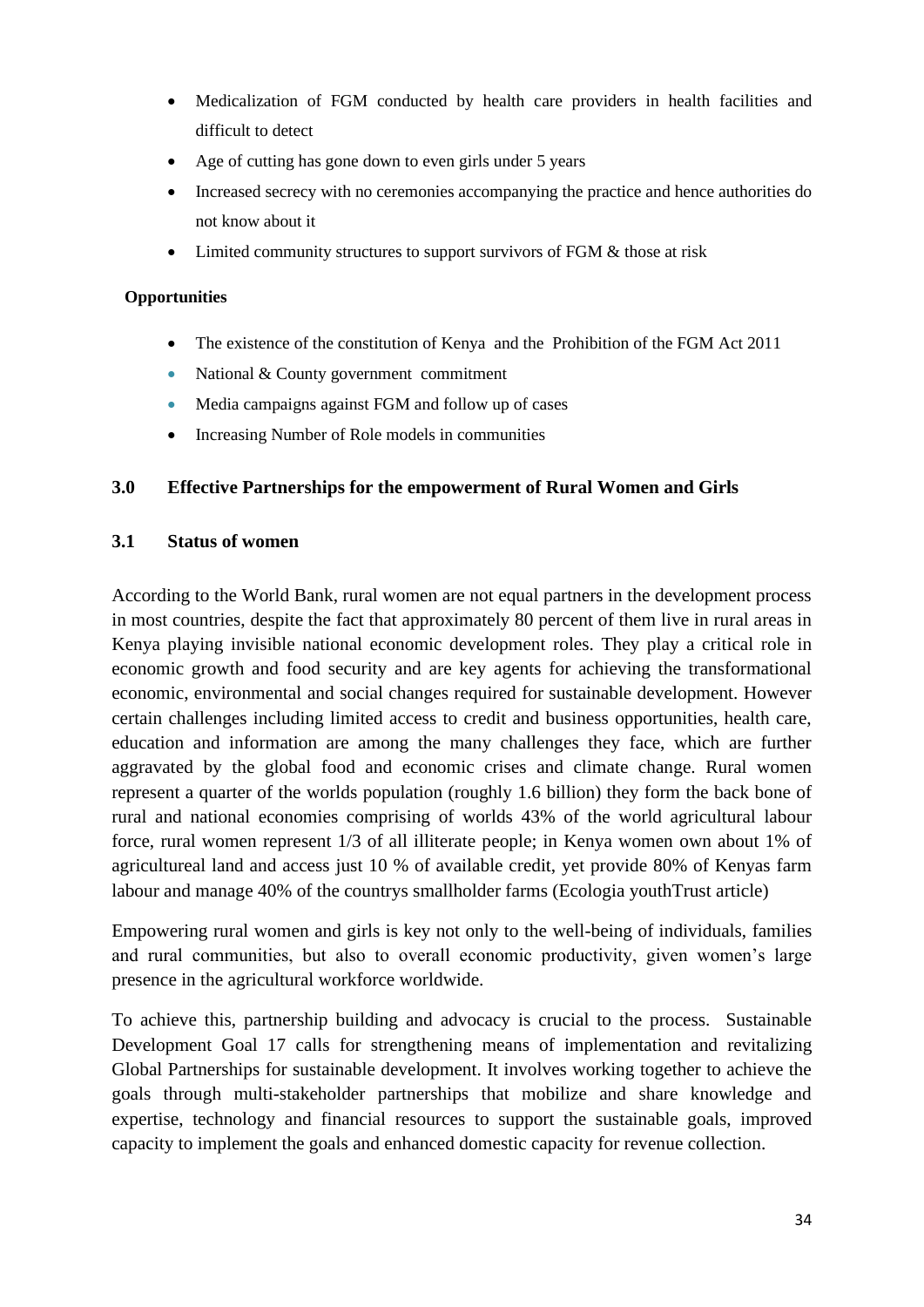The role of devolution cannot be understated and has been an important milestone over the last years.

The forming of 47 county governments and getting the national and county governments to work in tandem for the betterment of Kenya has been a huge task but with great strides made. It has created an opportunity to shape and improve the role of women in leadership positions; seeking to remedy the traditional exclusion of women and promote their full involvement in every aspect of growth and development.

Women-owned businesses make a significant contribution to the Kenyan economy; their businesses account for about one-half (48 percent) of all micro-, small-, and medium-sized enterprises (MSMEs), which contribute around 20 percent to Kenya's GDP. Of the 462,000 jobs created annually since 2000 in Kenya, 445,000 jobs have come from the informal sector, where 85 percent of women's businesses are found. Additionally, the national average of men working in MSEs is about 51 per cent, compared to about 49 per cent for women.

# 3.2 **Role of the Private Sector**

KEPSA has been in the fore fron of promoting public private partnership and multistakeholder collaborations to implement programs and projects that impact the livelihoods of rural women and girls.

In 2015, the private sector made key commitments in Sao Paolo during the Global Trailblazers Call to Action Summit to address gender gaps in the following areas namely: Data collection, analysis and dissemination; Engendering Trade policy; Corporate procurement; Supply side constraints; Financial Services; and Ownership Rights which are fundamental to improving women's business capacity.

# **Some of the notable partnerships and contribution by KEPSA towards empowering women include:**

- **Kenya Breweries Limited: Jilishe kisha uuze initiative.** This initiative encourages farmers to grow sorghum and millet to meet their household needs, and thereafter, sell the surplus to increase their household income. 32,000 farmers have been enrolled into the programme from Kitui, Tharaka, Embu, Kilifi, Siaya, and Kisumu Counties. The Toyota Shusho Fertilizer Factory in Uasin Gishu County started operations in March 2017. The factory is piloting the fertilizer to establish suitability of local soil and crop requirements. It will be upgraded to a fertilizer manufacturing factory in the second phase.
- **M-Farm** is a mobile application that helps Kenyan farmers to get market information and improve their agriculture productivity. M-farm gives up-to-date market information link farmers to buyers through our marketplace and current agriculture-trends. It is a transparency tool for Kenyan farmers where they simply SMS the number 3555 to get information pertaining to the retail price of their products, buy their farm inputs directly from manufacturers at favorable prices, and find buyers for their produce.
- **Safaricom- Mtiba** is a mobile health wallet for healthcare savings, payments and bonus schemes developed by CarePay, PharmAccess and Safaricom, it allows individuals and organizations to distribute funds for healthcare to people who rely on them. They can be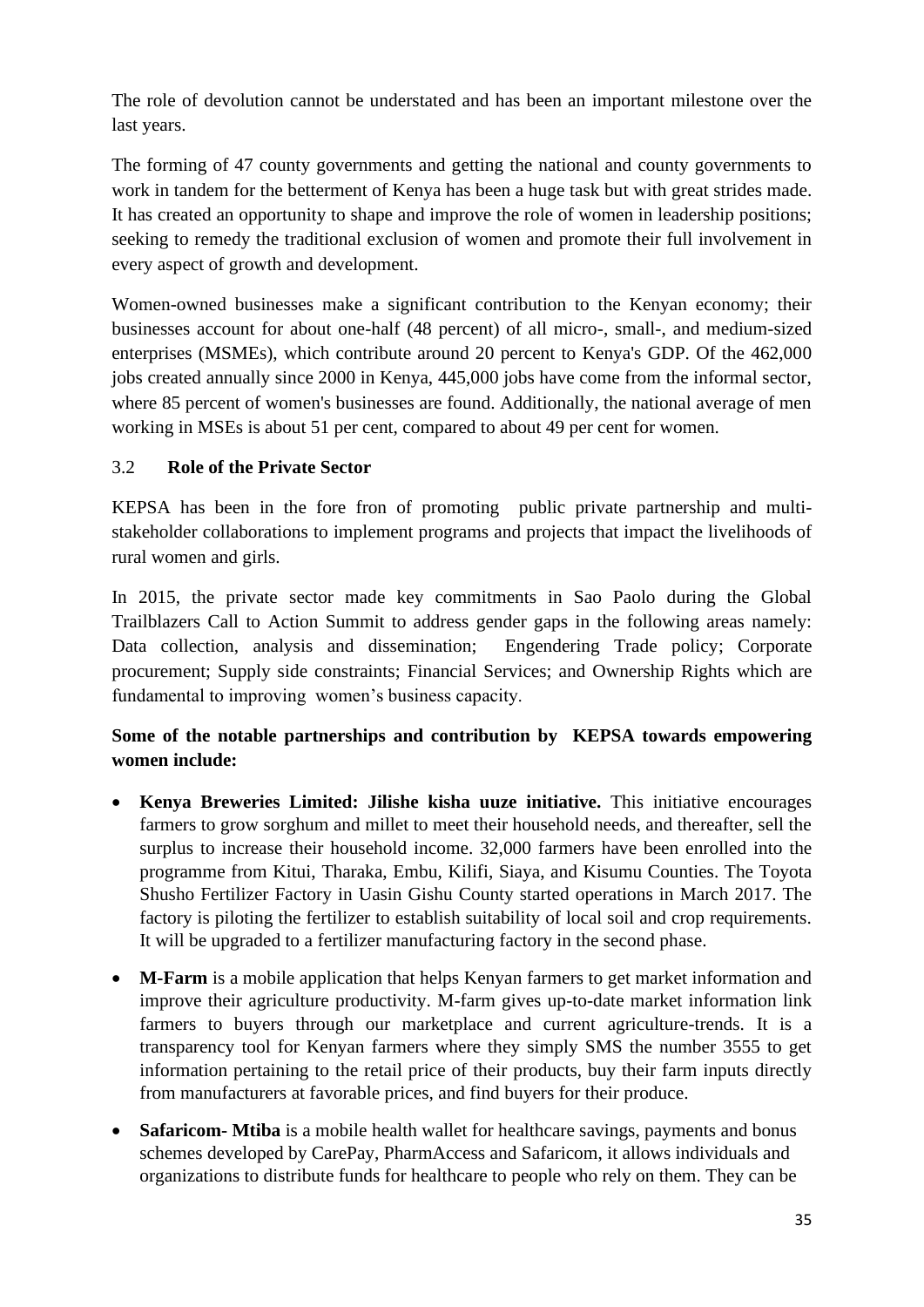sure that those funds will be used for healthcare only. And they know that their dependents are being treated at clinics that charge fair prices and follow internationally recognized quality standards.

- **Procter and Gamble (P&G)** Always Brand reaches more than 300,000 girls through its Protecting Futures Program, providing girls age 12-14 with education on good personal hygiene, puberty, menstruation and personal care.
- Most Private sector are embracing the "**Women on Boards"** and have women represented in decision making positions in the companies. It is notable to mention Barclays Bank, Airtel, and Safaricom who have women in their boards, these firms have notable presence upto the rural areas
- **Safaricom M-PESA**: the 'Long-run poverty and gender impacts of mobile money' study report shows that increased access to mobile money has reduced poverty in Kenya, particularly among female-headed households. Rapid expansion of mobile money has lifted an estimated 2% of Kenyan households (some 194,000) out of extreme poverty. It has also enabled 185,000 rural women to move out of subsistence farming and into business or sales occupations.
- **Better Business Practice for Children:** This is a KEPSA/UNICEF project aimed at improving maternal and infant nutrition through sensitizing members of the private sector on the need to promote exclusive breastfeeding for children. The project encourages businesses to create mother and baby friendly spaces which include the creation of a lactation station for lactating mothers. KEPSA together with the Ministry of health signed a statement of commitment for Better Business Practice for Children. The project has raised awareness on the impact of a better business practices for children on business productivity, as well as wellbeing of the children and overall the SDGs.
- Biomass fuels are the most important source of household energy in Kenya with wood fuel (firewood and charcoal) accounting for 68% of the total primary energy consumption. Wood fuel has remained to be the primary source of energy for the majority of the rural population in Kenya. Both private sector and government-led programs are driving growth and are also helping create a shift toward distribution and use of cleaner, more advanced cookstoves and fuels, while empowering millions of women in the process. Some of the private sector initiatives in energy include **PayGo Energy**, which seeks to expand LPG cooking in Kenya via pay-as-you go and mobile money and raised US\$1.5 million in its first institutional equity round.
- Other companies like Bidco and Kenya Breweries are encouraging rural men and women to partner with them to grow their raw materials like sunflower for making essential cooking oils

KEPSA has also engaged in various policy based interventions to realize the above goals through Policy dialogue engagement platforms that include Presidential Round Table, Speakers Round Table, County Executives Round Table, and Ministerial Stakeholders' Fora. All these have seen great improvement in improving the ease of doing business including women-based businesses, including rural women in making them participate in business better than before. These include on: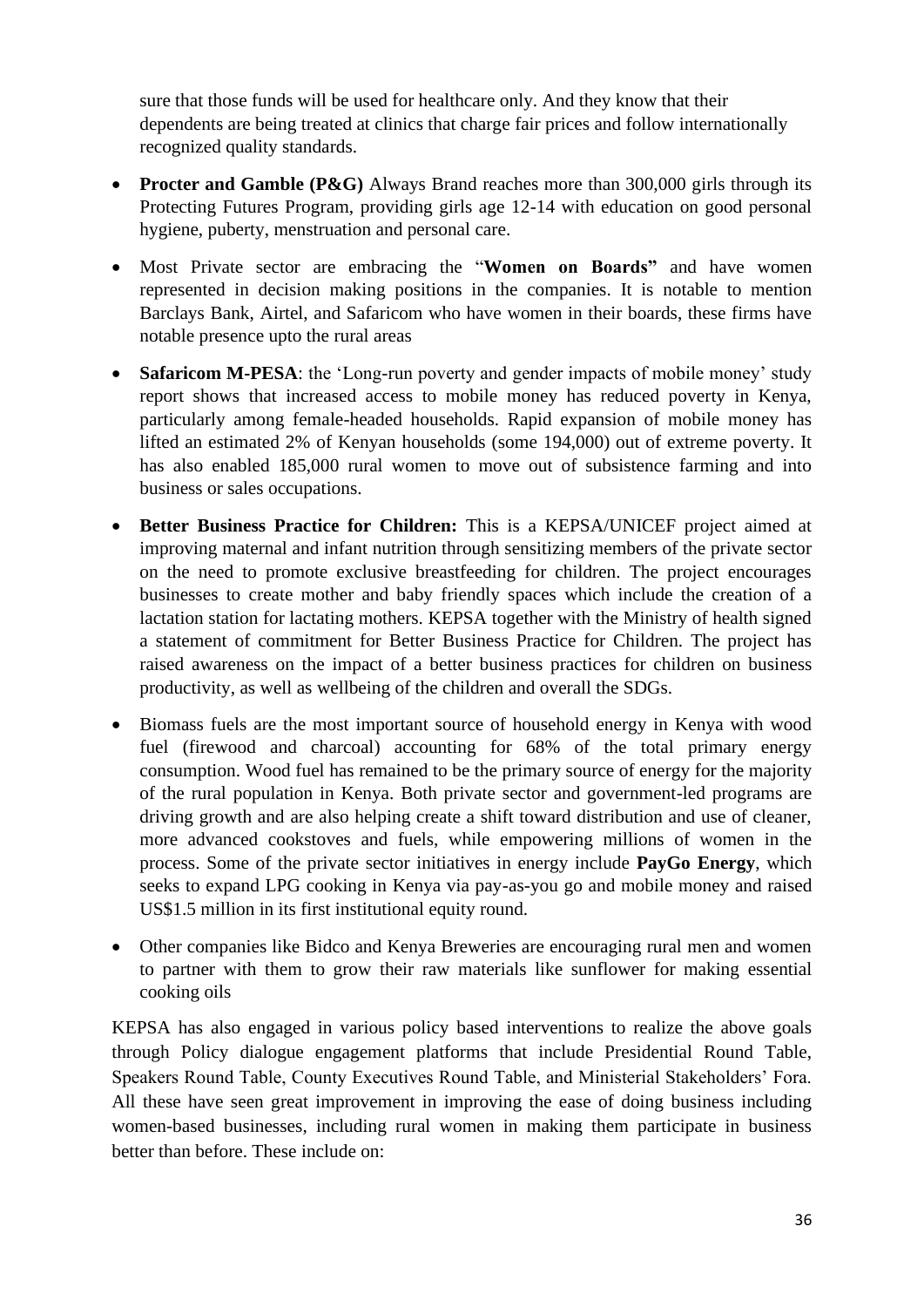# **Public Procurement**

On the women in business empowerment through public procurement, KEPSA has been at the forefront in championing and collaborating with government to ensure members' uptake on 30% preference is met. Rural women have an opportunity in this area in marketing their farm produce, especially to government institutions in the devolved governments and other national institutions like schools colleges, universities, hospitals etc. KEPSA tracks this facility in collaboration with ministry of Gender in the MSF quarterly meetings.

KEPSA has formed a new team of Influencers. It is using positions of the women board members to raise awareness and promote the uptake of the 30% government procurement allocated to women and youth in the counties and improve compliance with the various requirements of the policy. KEPSA will continuously analyse the performance of its interventions in this regard with a view to ensuring year-on-year improvement in the uptake and utilization rate of the preferential public procurement policy.

# **Trade Policy**

Policy input that aims to reduce trade barriers and especially for women e.g within the single customs window system of the East African Community (EAC), Tripartite Free Trade Agreement to ease and increase movement of both people and goods within Africa, infrastructure development more specifically within the Northern Corridor Integrated Projects being implemented in the region.

KEPSA has been involved in discussions of key priority areas for the advancement of Gender Equality and Women's Empowerment, synergies and partnerships. In a meeting convened by the Ministry of Public Service, Youth and Gender Affairs, KEPSA committed to deliver on the Economic Pillar by offering continued support to women owned businesses and associations to help them overcome barriers to trade in order to improve their business competitiveness.

Together with the Australian Government, KEPSA and ITC have embarked on a program to build the capacity of women in the service and export industries to join global markets. This will see increased market access and exposure to best practices in the global market hence reducing gender gap by

# **Supply side constraints**

KEPSA Foundation has embarked on enhancing women's participation through promoting the labour laws and most importantly, carrying out better business practices for children through provision of safe spaces for working mothers to promote 6 months exclusive breastfeeding. Policies that help women balance work and family i.e social policies such as maternal protection and childcare assistance will make it easy for women to engage in leadership, entrepreneurship and employment. This is being implemented through the Better Business Practices for Children ( BBPC) KEPSA/UNICEF Programme.

# **Working Alliances for Enhancing Rural Women Participation in Business/Employment and Representation**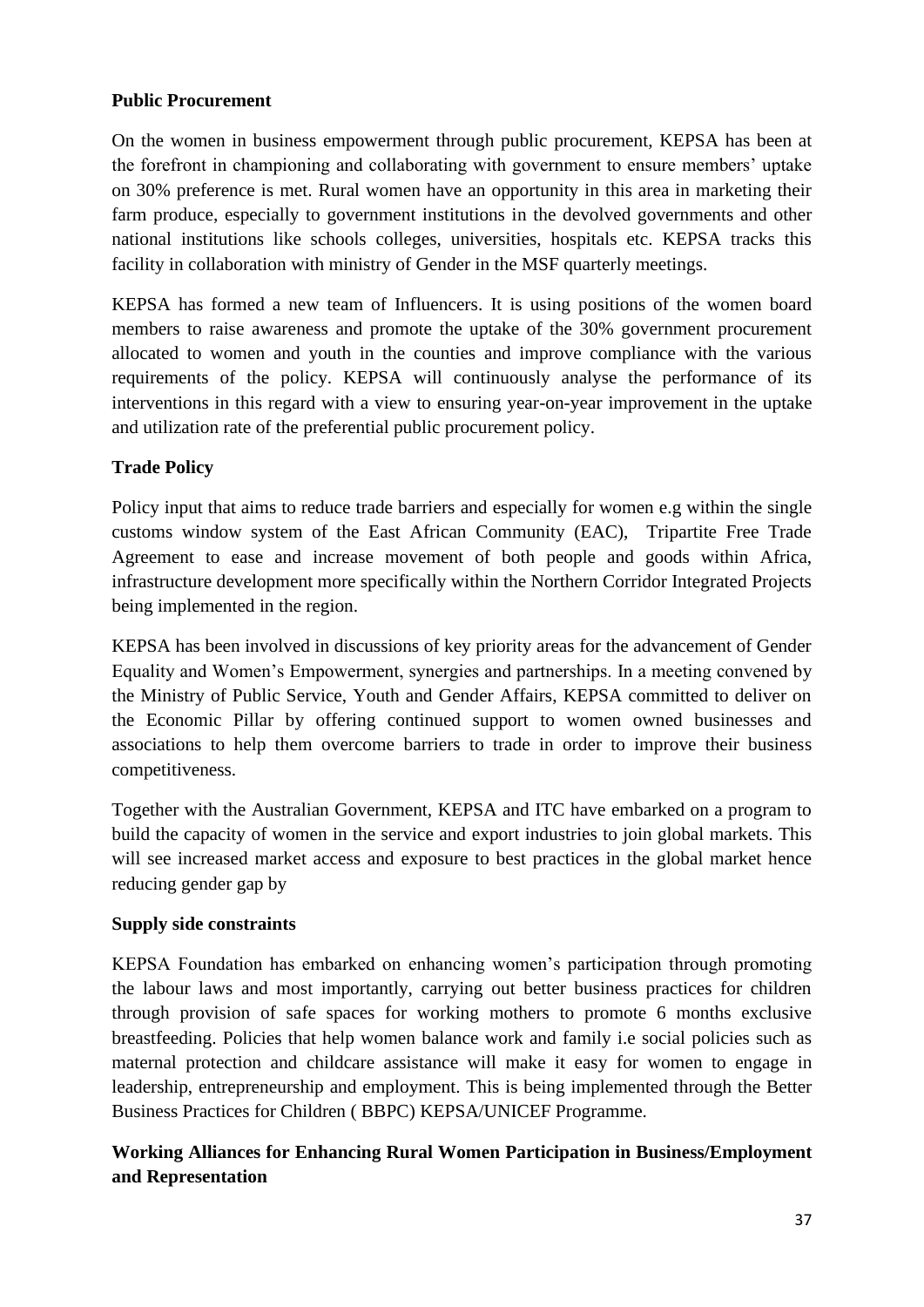KEPSA is geared to making sure that establishing working alliances with rural men and women are formed by viewing women as great beneficiaries of these partnerships considering that majority of women work in the rural areas. KEPSA is encouraging Strategic alliances in; agriculture where women will partner with the private sector to do agribusiness; This will assist rural women to be effective suppliers of the county governments; Through our umbrella women associations, rural women are encouraged to form sector based groups/cooperatives. Through groups/associations they will benefit from power of collective bargaining, the women groups are able to access finance from affirmative funds, they are able to procure markets collectively which reduces cost of production and marketing, they also purchase products as groups in big quantities for sale including procuring common marketing spaces and transport. Rural women in associations will be better place to bargain leadership positions either in politics, or in other Social/ Economic areas including Forward/Backward linkages which bring the idea of subcontracting from big firms, as a group they are also able to become members of bigger business associations like KEPSA, KAM, Tourism associations etc.

Trained rural women are forming part of the workforce in the county governments, they will be able to venture into ecotourism and agro tourism; Subcontracting will happen through companies like BIDCO who are encouraging farmers to grow sunflower for maufacturing oil; Women are accessing rural banks and other financial institutions for credit, they are leasing land from large land owners to grow market oriented products, women are doing dairy farming and partnering with private sector to process milk products.

Elsewhere women are engaging in non -traditional activities like making of rural roads supplyling building materials they have learnt these skills from big contractors who hitherto employed their services; women are producing and processing cereals and selling to large Stores/Supermarkets; women are suplyling tents and chairs for events including provision of catering services for these events in the rural areas. All these activities have been facilitated by the private sector partnerships. Private sector has been involved in building the capacity of rural women through trainings to enable them keep up with quality products; and supply these products in a timely manner. Private sector is also keen to see this group trained in non tariff barriers like costing, market development and quality product development and value addition which will give the rural better incomes for their products.

**Additional policy formulation initiaves**. KEPSA played a role in the development and implementation of the SME ACT. which allow participation of both men and women in trade and industrialization, KEPSA has partnered with CECs in the county governments to improve ease of doing business with the county governments, Through the member Business management organization ( BMOs) KEPSA has ensured that men and women in the Micro and small entreprises are incorporated in the development of devolved governments activities;. KEPSA has been pushing the idea of ending multiplicity of taxes which had become a greater obstacle to business with devolved government discouraging investments as well as making bthe rural men and women bear the increased costs of doing business in devolved governments, where most women operate in.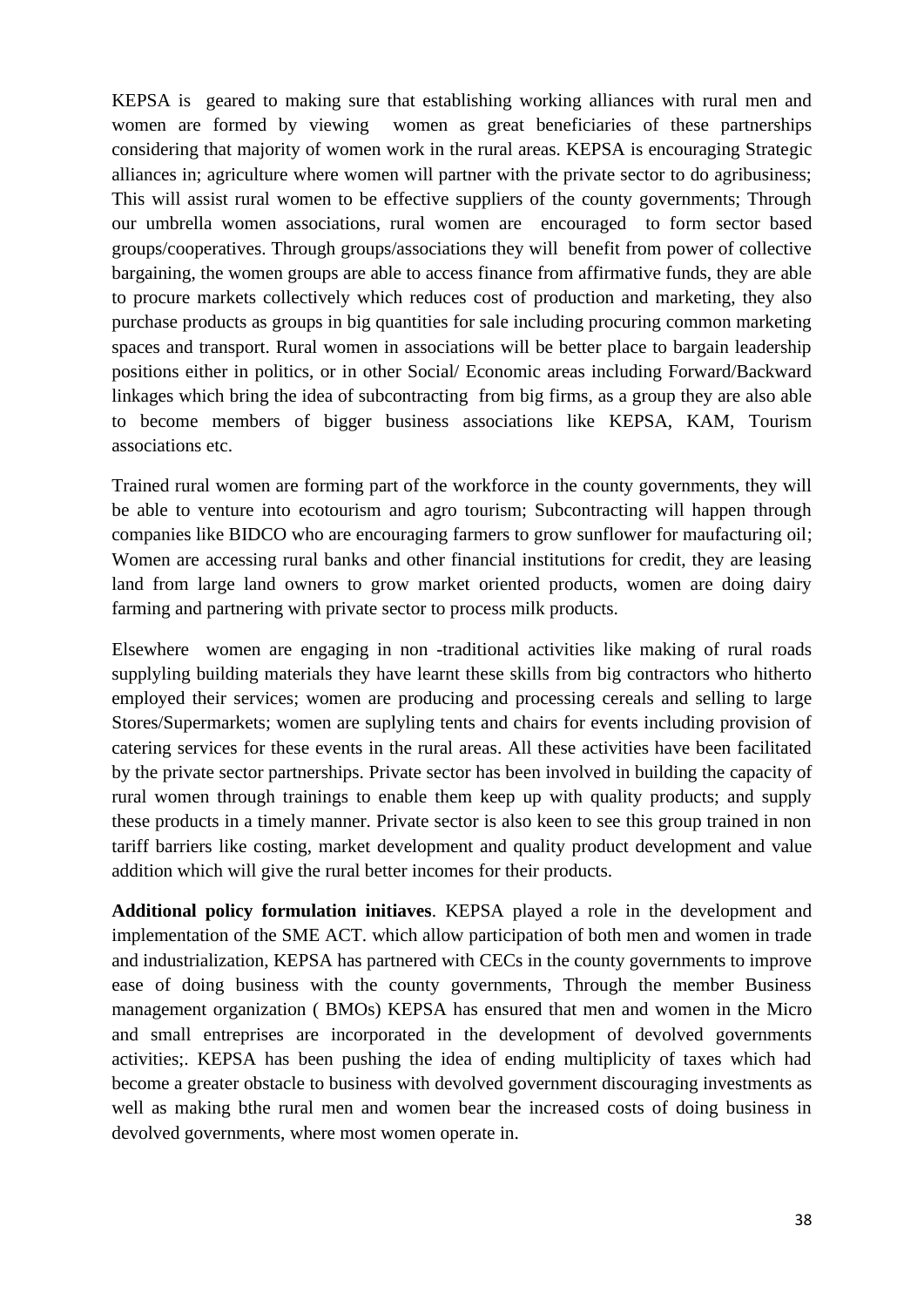The reality today is that no country can achieve its full economic potential with the exclusion of women in any aspect of economic development. Strategic alliances and partnerships are therefore the avenue towards empowerment of rural women and girls. It is therefore important to monitor and track the gender gap as it is clear that women are key agents for achieving the transformational economic, environmental and social changes required for sustainable development in Kenya and globally.

Eliminating gender based inequalities and advancing women's equality could add \$28 trillion in the global market by 2015. In Kenya, this could result to a one off increase to as much as 4.3% of GDP growth followed by year on year increase of between 2-3.5 % points. Agriculture is the area to watch and this is where over 70% of Africas population live in.

#### **3.0 Conclusion**

The initiatives and actions taken by the government and other stakeholders towards achieving gender equality and empowering rural women and girls indicate that progress has been made on various fronts. This is evident through the enabling legislative and policy frameworks as well as administrative measures and programmes put in place towards empowering rural women and girls..

Kenya is well guided by the relevant international conventions on women's empowerment, such as the Beijing Declaration and Programme of Action, the CEDAW, the ILO conventions, agenda 2030 for sustainable development goals, Africa's agenda 2063, Addis Ababa Action Agenda for financing for development and the Cop 21 on climate change. At the national level, there are laws, policies, regulations and robust institutional frameworks in place that are facilitating implementation of policies promoting gender equality. All MDAs are also required to mainstream the SDGs in their policies, development programmes and projects.

The Constitution of Kenya 2010 is also critical towards the realization of gender equality and empowerment of rural women and girls. It is progressive, comprehensive and allencompassing law, and sets an important precedence of addressing gender inequality by availing principles that will guide the attainment and equal opportunities for men, women, boys and girls, PWDs and other vulnerable groups across all sectors and at all levels.

Despite the progress made by Kenya has made, in promoting gender equality and empowering rural women and girls, challenges existing in various spheres. These include rights to land women's owing to the patriarchal nature of Kenya's society, unequal access to